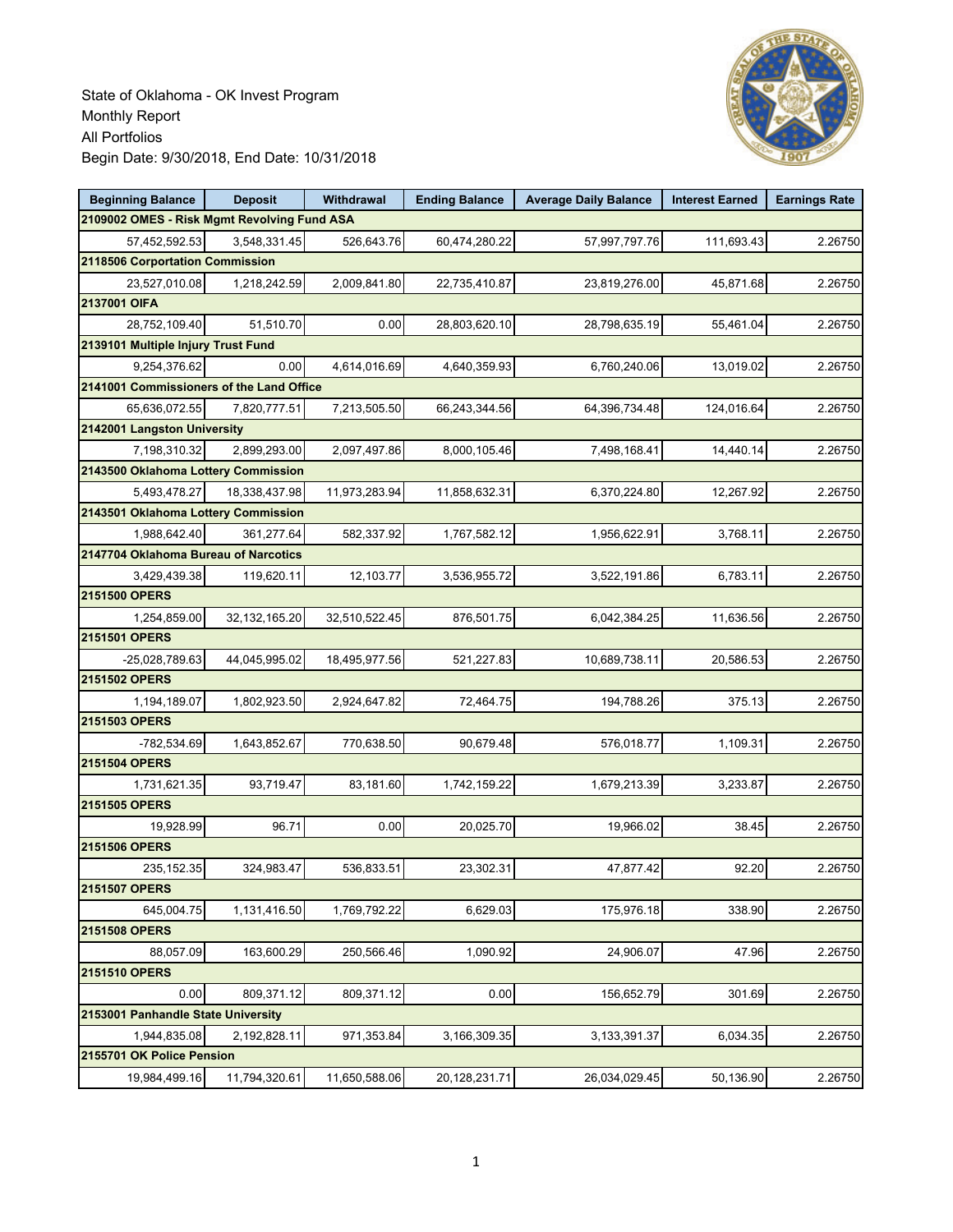| <b>Beginning Balance</b>                  | <b>Deposit</b>   | Withdrawal     | <b>Ending Balance</b> | <b>Average Daily Balance</b> | <b>Interest Earned</b> | <b>Earnings Rate</b> |  |  |
|-------------------------------------------|------------------|----------------|-----------------------|------------------------------|------------------------|----------------------|--|--|
| 2169502 Tax Commission                    |                  |                |                       |                              |                        |                      |  |  |
| 406.803.629.25                            | 397,558,685.84   | 403,184,254.06 | 401,178,061.03        | 170,872,075.58               | 329,069.19             | 2.26750              |  |  |
| 2169520 Tax Commission                    |                  |                |                       |                              |                        |                      |  |  |
| 5,097,414.33                              | 3,542,619.12     | 4,905,887.56   | 3,734,145.89          | 7,980,690.47                 | 15,369.39              | 2.26750              |  |  |
| 2169521 Tax Commission                    |                  |                |                       |                              |                        |                      |  |  |
| 53,431,264.08                             | 53, 144, 826. 70 | 53,395,232.66  | 53, 180, 858. 12      | 23,894,430.49                | 46,016.42              | 2.26750              |  |  |
| 2174007 State Treasurer                   |                  |                |                       |                              |                        |                      |  |  |
| 389,875.28                                | 133,798.70       | 0.00           | 523,673.98            | 510,725.72                   | 983.57                 | 2.26750              |  |  |
| 2183006 DHS - CSED                        |                  |                |                       |                              |                        |                      |  |  |
| 10,322,282.59                             | 8,610,743.78     | 10,313,907.56  | 8,619,118.81          | 9,056,082.34                 | 17,440.40              | 2.26750              |  |  |
| 7200039 Oklahoma Boll Weevil Eradication  |                  |                |                       |                              |                        |                      |  |  |
| 2,108,040.86                              | 39,710.00        | 32,042.36      | 2,115,708.50          | 2,124,208.41                 | 4,090.85               | 2.26750              |  |  |
| 7200320 Department of Wildlife            |                  |                |                       |                              |                        |                      |  |  |
| 1,264,824.89                              | 3,402,674.82     | 2,785,515.02   | 1,881,984.69          | 1,834,509.62                 | 3,532.94               | 2.26750              |  |  |
| 7200359 OERB                              |                  |                |                       |                              |                        |                      |  |  |
| 12,032,799.31                             | 1,833,907.31     | 1,445,747.62   | 12,420,959.00         | 12,972,510.41                | 24,982.74              | 2.26750              |  |  |
| 7200370 OIFA                              |                  |                |                       |                              |                        |                      |  |  |
| 579,838.76                                | 137,586.04       | 80,895.27      | 636,529.53            | 620,562.55                   | 1,195.09               | 2.26750              |  |  |
| 7200391 Multiple Injury Trust Fund        |                  |                |                       |                              |                        |                      |  |  |
| 80,640.33                                 | 116,042.02       | 84,886.55      | 111,795.80            | 104,815.73                   | 201.86                 | 2.26750              |  |  |
| 7200410 Commissioners of the Land Office  |                  |                |                       |                              |                        |                      |  |  |
| 1,801,230.97                              | 50,614.73        | 22,896.84      | 1,828,948.86          | 1,790,449.06                 | 3,448.09               | 2.26750              |  |  |
| 7200435 Oklahoma Lottery Commission       |                  |                |                       |                              |                        |                      |  |  |
| 8,391,453.29                              | 16,431,325.83    | 9,113,164.21   | 15,709,614.91         | 8,915,364.17                 | 17,169.40              | 2.26750              |  |  |
| 7200515 OPERS                             |                  |                |                       |                              |                        |                      |  |  |
| 226,789.96                                | 550,811.97       | 682,976.38     | 94,625.55             | 413,461.49                   | 796.25                 | 2.26750              |  |  |
| 7200557 Oklahoma Police Pension           |                  |                |                       |                              |                        |                      |  |  |
| 0.00                                      | 143,373.35       | 143,353.85     | 19.50                 | 11,527.67                    | 22.20                  | 2.26750              |  |  |
| 7200588 Real Estate Commission            |                  |                |                       |                              |                        |                      |  |  |
| 472,074.18                                | 111,529.12       | 142,083.04     | 441,520.26            | 465,977.38                   | 897.39                 | 2.26750              |  |  |
| 7200830 Department of Human Services      |                  |                |                       |                              |                        |                      |  |  |
| 50,681.20                                 | 90.80            | 0.00           | 50,772.00             | 50,763.21                    | 97.76                  | 2.26750              |  |  |
| 7201825 University Hospitals Authority    |                  |                |                       |                              |                        |                      |  |  |
| 3,169,458.06                              | 2,061,060.49     | 0.00           | 5,230,518.55          | 3,638,707.75                 | 7,007.50               | 2.26750              |  |  |
| 7205090 OMES Risk Management Division/DSC |                  |                |                       |                              |                        |                      |  |  |
| 45, 162, 166. 78                          | 325,349.01       | 1,443,012.92   | 44,044,502.87         | 44,784,458.63                | 86,246.89              | 2.26750              |  |  |
| 7205204 JM Davis Arms & Historical Museum |                  |                |                       |                              |                        |                      |  |  |
| 3,299.85                                  | 5.91             | 0.00           | 3,305.76              | 3,305.19                     | 6.37                   | 2.26750              |  |  |
| 7205320 Department of Wildlife            |                  |                |                       |                              |                        |                      |  |  |
| 634,752.98                                | 77,697.72        | 12,690.22      | 699,760.48            | 685,463.26                   | 1,320.08               | 2.26750              |  |  |
| 7205359 Sustaining OK Energy Resources    |                  |                |                       |                              |                        |                      |  |  |
| 4,408,178.75                              | 102,759.28       | 212,597.94     | 4,298,340.09          | 4,399,380.57                 | 8,472.42               | 2.26750              |  |  |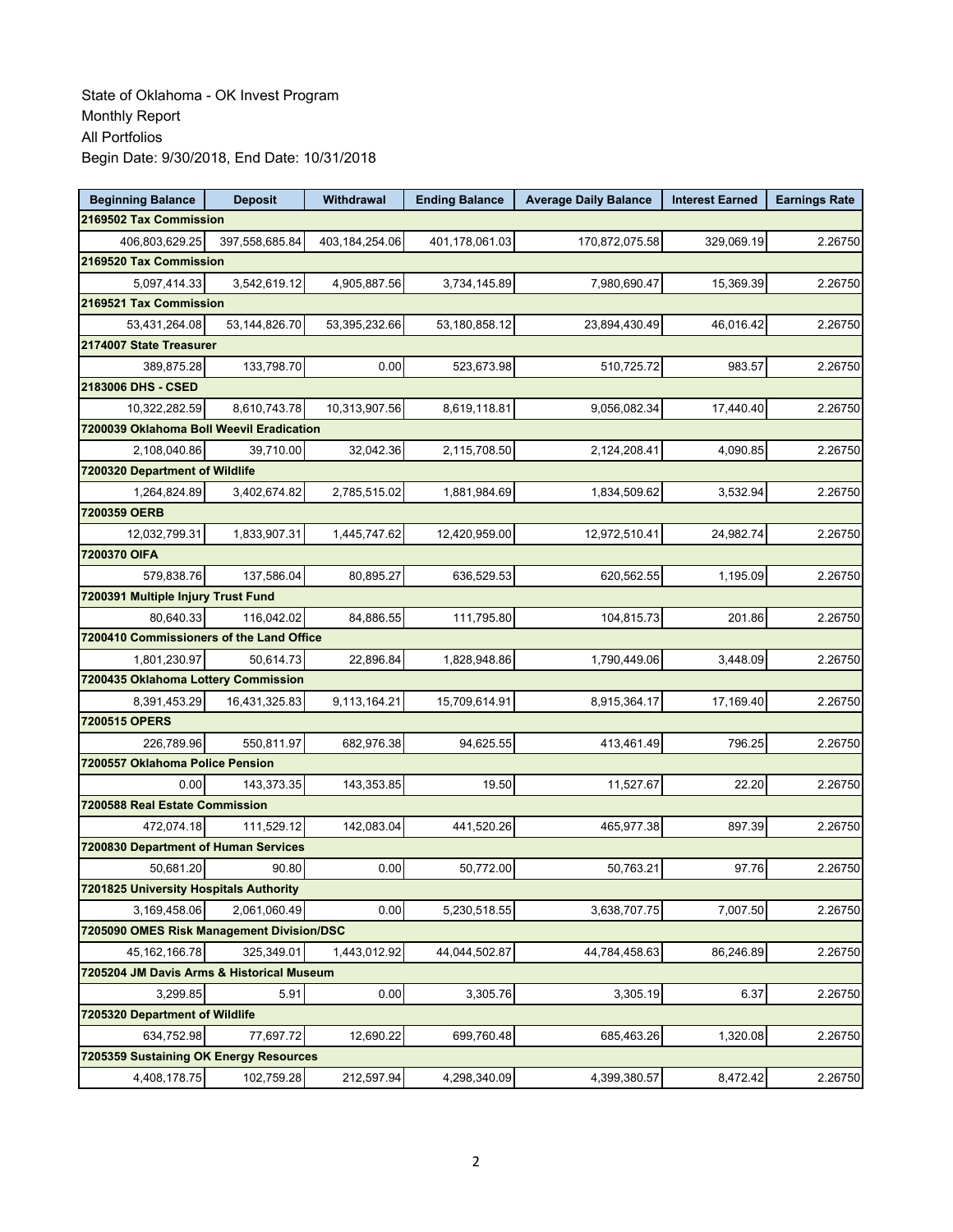| <b>Beginning Balance</b>                          | <b>Deposit</b>                         | Withdrawal    | <b>Ending Balance</b> | <b>Average Daily Balance</b> | <b>Interest Earned</b> | <b>Earnings Rate</b> |  |  |  |  |
|---------------------------------------------------|----------------------------------------|---------------|-----------------------|------------------------------|------------------------|----------------------|--|--|--|--|
| 7205435 Oklahoma Lottery Commission               |                                        |               |                       |                              |                        |                      |  |  |  |  |
| 170,050.16                                        | 6,522.49                               | 0.00          | 176,572.65            | 175,941.44                   | 338.83                 | 2.26750              |  |  |  |  |
| 7205515 OPERS                                     |                                        |               |                       |                              |                        |                      |  |  |  |  |
| 165,007.52                                        | 59,149.01                              | 0.00          | 224,156.53            | 199,029.79                   | 383.30                 | 2.26750              |  |  |  |  |
| 7205563 OK Bd for Private Vocational Schools      |                                        |               |                       |                              |                        |                      |  |  |  |  |
| 252,709.27                                        | 4,105.25                               | 16,539.51     | 240,275.01            | 248,086.66                   | 477.77                 | 2.26750              |  |  |  |  |
| 7205630 Oklahoma Department of Securities         |                                        |               |                       |                              |                        |                      |  |  |  |  |
| 394,303.54                                        | 500.00                                 | 2,353.11      | 392,450.43            | 392,645.89                   | 756.17                 | 2.26750              |  |  |  |  |
|                                                   | 7205807 Oklahoma Health Care Authority |               |                       |                              |                        |                      |  |  |  |  |
| 2,374,200.29                                      | 53,630,938.31                          | 54,454,050.04 | 1,551,088.56          | 21,808,671.56                | 41,999.62              | 2.26750              |  |  |  |  |
| 7210270 State Election Board                      |                                        |               |                       |                              |                        |                      |  |  |  |  |
| 4,887,417.88                                      | 8,786.06                               | 28,893.08     | 4,867,310.86          | 4,875,610.06                 | 9,389.56               | 2.26750              |  |  |  |  |
| 7210320 Department of Wildlife                    |                                        |               |                       |                              |                        |                      |  |  |  |  |
| 1,103,536.55                                      | 15,963.69                              | 7,516.80      | 1,111,983.44          | 1,112,620.86                 | 2,142.71               | 2.26750              |  |  |  |  |
| 7210350 Oklahoma Historical Society               |                                        |               |                       |                              |                        |                      |  |  |  |  |
| 27.58                                             | 0.05                                   | 0.00          | 27.63                 | 27.63                        | 0.05                   | 2.26750              |  |  |  |  |
| 7210400 Office of Juvenile Affairs                |                                        |               |                       |                              |                        |                      |  |  |  |  |
| 56,582.17                                         | 101.37                                 | 0.00          | 56,683.54             | 56,673.73                    | 109.14                 | 2.26750              |  |  |  |  |
| 7210410 Commissioners of the Land Office          |                                        |               |                       |                              |                        |                      |  |  |  |  |
| 13,085,284.00                                     | 4,793,512.87                           | 0.00          | 17,878,796.87         | 16,645,542.40                | 32,056.35              | 2.26750              |  |  |  |  |
| 7210515 OPERS                                     |                                        |               |                       |                              |                        |                      |  |  |  |  |
| 36,178.33                                         | 7,780.83                               | 0.00          | 43,959.16             | 40,459.19                    | 77.92                  | 2.26750              |  |  |  |  |
| 7210570 State Board of Licensure for Professional |                                        |               |                       |                              |                        |                      |  |  |  |  |
| 1,009,972.94                                      | 1,809.41                               | 770,000.00    | 241,782.35            | 266,445.96                   | 513.13                 | 2.26750              |  |  |  |  |
| 7210588 Real Estate Commission                    |                                        |               |                       |                              |                        |                      |  |  |  |  |
| 373,246.79                                        | 6,393.27                               | 834.43        | 378,805.63            | 376,383.16                   | 724.85                 | 2.26750              |  |  |  |  |
| 7215270 State of Oklahoma Election Board          |                                        |               |                       |                              |                        |                      |  |  |  |  |
| 5,205,718.82                                      | 9,326.28                               | 0.00          | 5,215,045.10          | 5,214,142.56                 | 10,041.51              | 2.26750              |  |  |  |  |
| 7215320 Department of Wildlife                    |                                        |               |                       |                              |                        |                      |  |  |  |  |
| 3,082,267.99                                      | 13,849.19                              | 0.00          | 3,096,117.18          | 3,094,776.94                 | 5,959.99               | 2.26750              |  |  |  |  |
| 7215566 Tourism & Recreation Department           |                                        |               |                       |                              |                        |                      |  |  |  |  |
| 15,834,541.01                                     | 1,989,361.04                           | 2,293,930.44  | 15,529,971.61         | 16,274,076.99                | 31,340.97              | 2.26750              |  |  |  |  |
| 7215585 Department of Public Safety               |                                        |               |                       |                              |                        |                      |  |  |  |  |
| 967,980.47                                        | 374.98                                 | 108,945.17    | 859,410.28            | 912,219.99                   | 1,756.77               | 2.26750              |  |  |  |  |
| 7215670 JD McCarty Center                         |                                        |               |                       |                              |                        |                      |  |  |  |  |
| 384,079.51                                        | 14,048.34                              | 584.82        | 397,543.03            | 386,763.33                   | 744.84                 | 2.26750              |  |  |  |  |
| 7216805 Department of Rehabilitation Services     |                                        |               |                       |                              |                        |                      |  |  |  |  |
| 561.495.83                                        | 1,011.80                               | 3,773.26      | 558,734.37            | 559,852.28                   | 1,078.18               | 2.26750              |  |  |  |  |
| 7220090 OSF Building Project Fund                 |                                        |               |                       |                              |                        |                      |  |  |  |  |
| 0.42                                              | 0.00                                   | 0.00          | 0.42                  | 0.42                         | 0.00                   | 2.26750              |  |  |  |  |
| 7220320 Dept of Wildlife Conservation             |                                        |               |                       |                              |                        |                      |  |  |  |  |
| 3,554,490.04                                      | 679,352.19                             | 0.00          | 4,233,842.23          | 3,925,594.44                 | 7,560.00               | 2.26750              |  |  |  |  |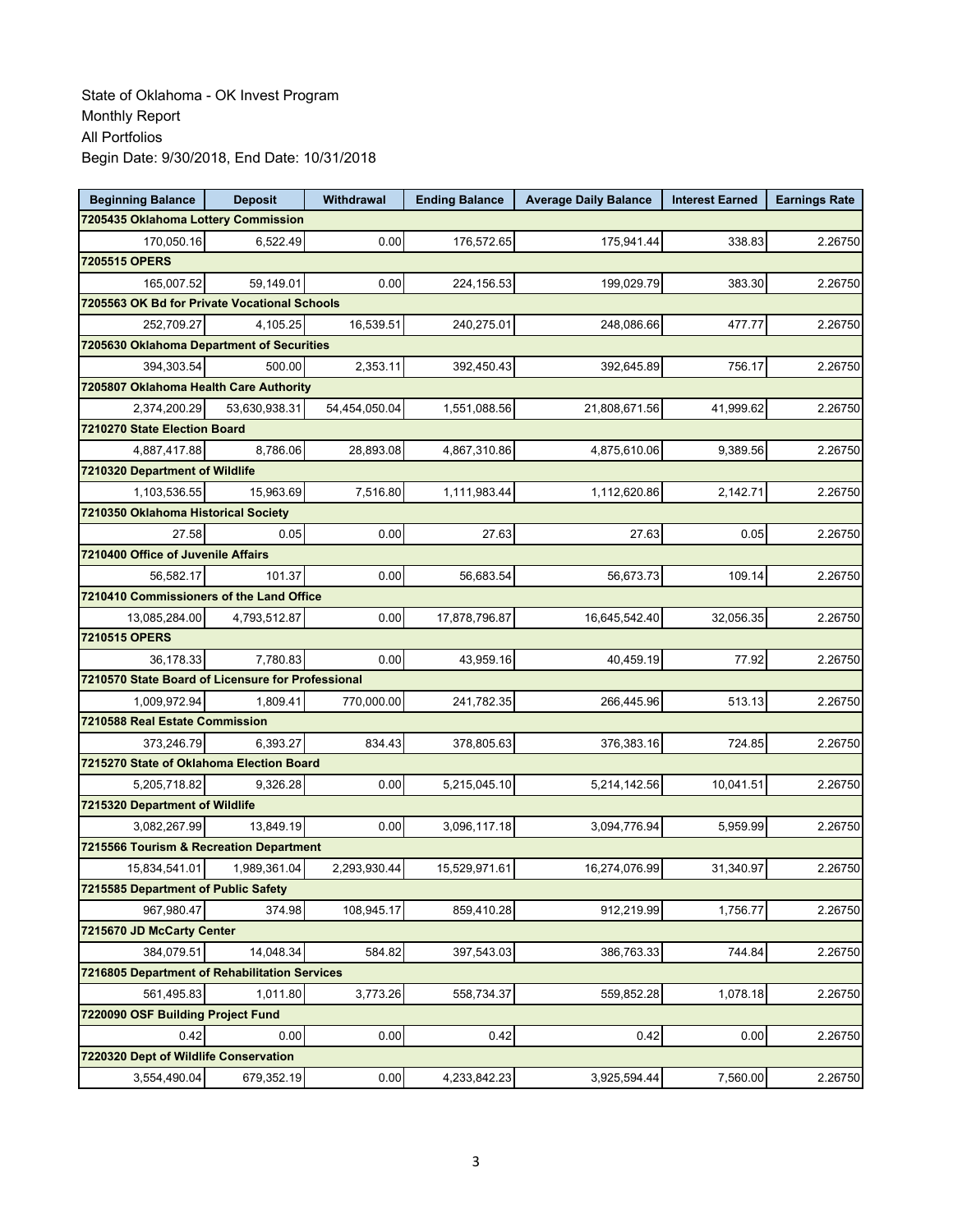| <b>Beginning Balance</b>                    | <b>Deposit</b> | Withdrawal   | <b>Ending Balance</b> | <b>Average Daily Balance</b> | <b>Interest Earned</b> | <b>Earnings Rate</b> |
|---------------------------------------------|----------------|--------------|-----------------------|------------------------------|------------------------|----------------------|
| 7220585 Department of Public Safety         |                |              |                       |                              |                        |                      |
| 3,912,101.48                                | 13,408.06      | 6,959.37     | 3,918,550.17          | 3,919,644.91                 | 7,548.54               | 2.26750              |
| 7220830 Department of Human Services        |                |              |                       |                              |                        |                      |
| 0.08                                        | 0.00           | 0.00         | 0.08                  | 0.08                         | 0.00                   | 2.26750              |
| 7225040 Department of Agriculture           |                |              |                       |                              |                        |                      |
| 493,505.96                                  | 3,594.10       | 6,366.67     | 490,733.39            | 489,883.42                   | 943.43                 | 2.26750              |
| 7225830 Department of Human Services        |                |              |                       |                              |                        |                      |
| 3,283,387.59                                | 36,835.40      | 0.00         | 3,320,222.99          | 3,301,931.35                 | 6,358.93               | 2.26750              |
| 7230220 Oklahoma Crime Victims Compensation |                |              |                       |                              |                        |                      |
| 2,341,056.80                                | 620,649.32     | 457,678.28   | 2,504,027.84          | 2,623,941.03                 | 5,053.24               | 2.26750              |
| 7230345 Department of Transportation        |                |              |                       |                              |                        |                      |
| 2,991,875.08                                | 465,999.78     | 0.00         | 3,457,874.86          | 3,200,879.86                 | 6,164.32               | 2.26750              |
| 7230695 Tax Commission                      |                |              |                       |                              |                        |                      |
| 62,840.28                                   | 855,448.78     | 855,448.78   | 62,840.28             | 94,314.87                    | 181.63                 | 2.26750              |
| 7230807 Health Care Authority               |                |              |                       |                              |                        |                      |
| 10,726.70                                   | 7,023,059.57   | 6,844,233.12 | 189,553.15            | 2,032,224.82                 | 3,913.70               | 2.26750              |
| 7235605 Regents for Higher Education        |                |              |                       |                              |                        |                      |
| 6,209,345.40                                | 1,094,224.34   | 3,144,301.00 | 4,159,268.74          | 5,241,138.55                 | 10,093.50              | 2.26750              |
| 7240807 Health Care Authority               |                |              |                       |                              |                        |                      |
| 12,076,847.91                               | 21,636.21      | 0.00         | 12,098,484.12         | 12,096,390.29                | 23,295.49              | 2.26750              |
| 7244090 OMES Dept of Central Services       |                |              |                       |                              |                        |                      |
| 770,307.78                                  | 236,766.59     | 159,045.56   | 848,028.81            | 753,096.76                   | 1,450.33               | 2.26750              |
| 7245807 Health Care Authority               |                |              |                       |                              |                        |                      |
| 11,123,142.27                               | 5,433,028.81   | 6,768,735.44 | 9,787,435.64          | 10,421,507.15                | 20,069.97              | 2.26750              |
| 7255090 Department of Central Services      |                |              |                       |                              |                        |                      |
| 1,032,682.16                                | 30,824.84      | 0.00         | 1,063,507.00          | 1,040,023.06                 | 2,002.90               | 2.26750              |
| 7255585 Oklahoma Dept of Public Safety      |                |              |                       |                              |                        |                      |
| 9,109.39                                    | 18.26          | 0.00         | 9,127.65              | 9,125.88                     | 17.57                  | 2.26750              |
| 7260090 OMES Risk Management Division       |                |              |                       |                              |                        |                      |
| 4,617,948.54                                | 22,294.88      | 87,181.26    | 4,553,062.16          | 4,606,038.63                 | 8,870.41               | 2.26750              |
| 7265090 Risk Management Fund                |                |              |                       |                              |                        |                      |
| 256,678.08                                  | 75,164.24      | 312,949.78   | 18,892.54             | 100,548.82                   | 193.64                 | 2.26750              |
| 7275740 OST - SEED                          |                |              |                       |                              |                        |                      |
| 40,340.35                                   | 72.86          | 546.97       | 39,866.24             | 40,247.36                    | 77.51                  | 2.26750              |
| 7280090 OMES DCS Property Distribution      |                |              |                       |                              |                        |                      |
| 1,376,556.47                                | 59,473.95      | 50,298.61    | 1,385,731.81          | 1,394,329.00                 | 2,685.23               | 2.26750              |
| 7280345 Department of Transportation        |                |              |                       |                              |                        |                      |
| 502,770.61                                  | 465,597.81     | 526,153.56   | 442,214.86            | 548,631.65                   | 1,056.57               | 2.26750              |
| 7285345 Department of Transportation        |                |              |                       |                              |                        |                      |
| 117,331,074.59                              | 11,528,931.55  | 7,767,027.28 | 121,092,978.86        | 123,471,687.66               | 237,784.48             | 2.26750              |
| 7295090 Emergency & Transportation          |                |              |                       |                              |                        |                      |
| 3,463,618.59                                | 262,000.00     | 200,000.00   | 3,525,618.59          | 3,524,457.30                 | 6,787.48               | 2.26750              |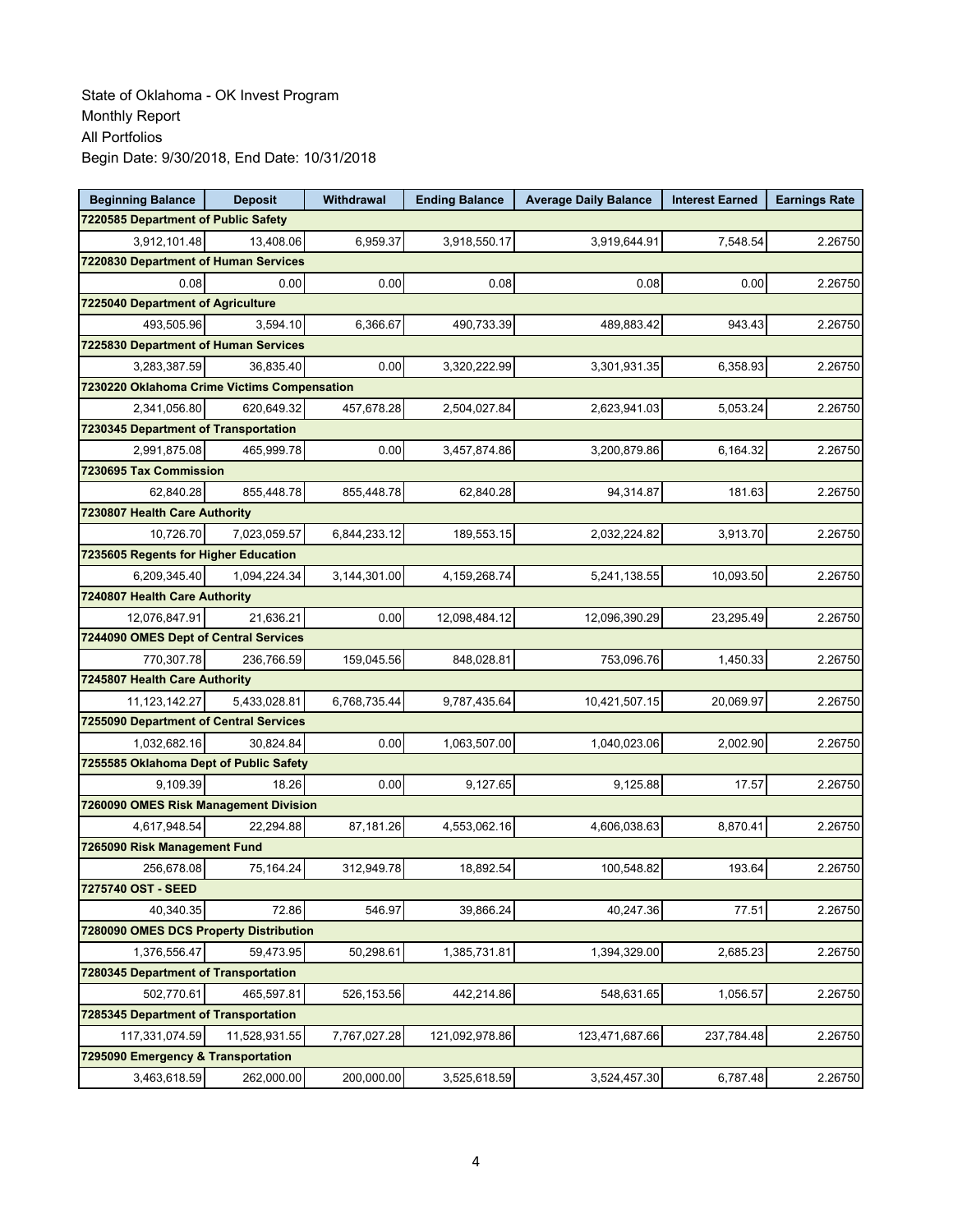| <b>Beginning Balance</b>                           | <b>Deposit</b>                 | Withdrawal   | <b>Ending Balance</b> | <b>Average Daily Balance</b> | <b>Interest Earned</b> | <b>Earnings Rate</b> |  |  |  |
|----------------------------------------------------|--------------------------------|--------------|-----------------------|------------------------------|------------------------|----------------------|--|--|--|
| 7296150 University of Science & Arts               |                                |              |                       |                              |                        |                      |  |  |  |
| 39.17                                              | 0.07                           | 0.00         | 39.24                 | 39.23                        | 0.08                   | 2.26750              |  |  |  |
| 7303000 Tobacco Litigation Escrow Fund             |                                |              |                       |                              |                        |                      |  |  |  |
| 28,408.62                                          | 50.90                          | 0.00         | 28,459.52             | 28,454.59                    | 54.80                  | 2.26750              |  |  |  |
| 7360566 Tourism & Recreation Department            |                                |              |                       |                              |                        |                      |  |  |  |
| 5,991,723.70                                       | 23,556.62                      | 0.00         | 6,015,280.32          | 6,013,000.65                 | 11,579.97              | 2.26750              |  |  |  |
| 7402105 OCIA Tourism Construction Fund Series 2018 |                                |              |                       |                              |                        |                      |  |  |  |
| 9,179,457.43                                       | 16,484.45                      | 798.00       | 9,195,143.88          | 9,193,934.74                 | 17,705.88              | 2.26750              |  |  |  |
| 7403292 Oklahoma Department of Environmental Quali |                                |              |                       |                              |                        |                      |  |  |  |
| 0.00                                               | 282,999.63                     | 0.00         | 282,999.63            | 209,967.47                   | 404.36                 | 2.26750              |  |  |  |
| 7405220 District Attorneys Council                 |                                |              |                       |                              |                        |                      |  |  |  |
| 2,629,037.48                                       | 2,420,547.91                   | 207,233.55   | 4,842,351.84          | 4,218,308.87                 | 8,123.71               | 2.26750              |  |  |  |
| 7406105 OCIA Tourism Revenue Fund Series 2018A     |                                |              |                       |                              |                        |                      |  |  |  |
| 0.00                                               | 151,544.26                     | 64,947.54    | 86,596.72             | 97,072.13                    | 186.94                 | 2.26750              |  |  |  |
| 7408105 OCIA                                       |                                |              |                       |                              |                        |                      |  |  |  |
| 538,093.23                                         | 901.04                         | 538,994.27   | 0.00                  | 486,746.34                   | 937.39                 | 2.26750              |  |  |  |
| 7412105 OCIA                                       |                                |              |                       |                              |                        |                      |  |  |  |
| 0.00                                               | 1,256,160.79                   | 1,256,160.79 | 0.00                  | 770,094.18                   | 1,483.06               | 2.26750              |  |  |  |
| 7416000 OSF - Oil Overcharge                       |                                |              |                       |                              |                        |                      |  |  |  |
| 276,072.09                                         | 494.60                         | 0.00         | 276,566.69            | 276,518.83                   | 532.53                 | 2.26750              |  |  |  |
|                                                    | 7416160 Department of Commerce |              |                       |                              |                        |                      |  |  |  |
| 2,733,443.54                                       | 9,448.66                       | 0.00         | 2,742,892.20          | 2,739,772.28                 | 5,276.31               | 2.26750              |  |  |  |
| 7419105 OCIA                                       |                                |              |                       |                              |                        |                      |  |  |  |
| 711,885.94                                         | 358,905.40                     | 0.00         | 1,070,791.34          | 853,802.58                   | 1,644.27               | 2.26750              |  |  |  |
| 7426000 OSF - Oil Overcharge                       |                                |              |                       |                              |                        |                      |  |  |  |
| 2,306,723.31                                       | 4,132.60                       | 0.00         | 2,310,855.91          | 2,310,455.98                 | 4,449.53               | 2.26750              |  |  |  |
| 7426160 Department of Commerce                     |                                |              |                       |                              |                        |                      |  |  |  |
| 11,829,263.23                                      | 85,046.44                      | 282,999.63   | 11,631,310.04         | 11,608,256.75                | 22,355.44              | 2.26750              |  |  |  |
| 7428105 OCIA Endowed Chairs Fund                   |                                |              |                       |                              |                        |                      |  |  |  |
| 957,188.87                                         | 1,602.82                       | 958,791.69   | 0.00                  | 865,850.29                   | 1,667.47               | 2.26750              |  |  |  |
| 7429105 OCIA                                       |                                |              |                       |                              |                        |                      |  |  |  |
| 750.93                                             | 1.35                           | 0.00         | 752.28                | 752.15                       | 1.45                   | 2.26750              |  |  |  |
| 7430010 Oklahoma State University                  |                                |              |                       |                              |                        |                      |  |  |  |
| 705,181.58                                         | 5,366,936.09                   | 5,677,111.90 | 395,005.77            | 1,949,612.15                 | 3,754.61               | 2.26750              |  |  |  |
| 7430011 Oklahoma State University                  |                                |              |                       |                              |                        |                      |  |  |  |
| 922,711.02                                         | 898,478.03                     | 1,204,340.36 | 616,848.69            | 1,070,615.78                 | 2,061.82               | 2.26750              |  |  |  |
| 7430012 Oklahoma State University                  |                                |              |                       |                              |                        |                      |  |  |  |
| 224,867.14                                         | 1,069,939.68                   | 1,086,352.69 | 208,454.13            | 463,665.31                   | 892.94                 | 2.26750              |  |  |  |
| 7430013 Oklahoma State University                  |                                |              |                       |                              |                        |                      |  |  |  |
| 2,019,342.21                                       | 3,840.25                       | 21,283.65    | 2,001,898.81          | 2,016,000.29                 | 3,882.46               | 2.26750              |  |  |  |
| 7430014 Oklahoma State University                  |                                |              |                       |                              |                        |                      |  |  |  |
| 2,793,040.47                                       | 299,384.40                     | 369,572.19   | 2,722,852.68          | 2,939,553.88                 | 5,661.06               | 2.26750              |  |  |  |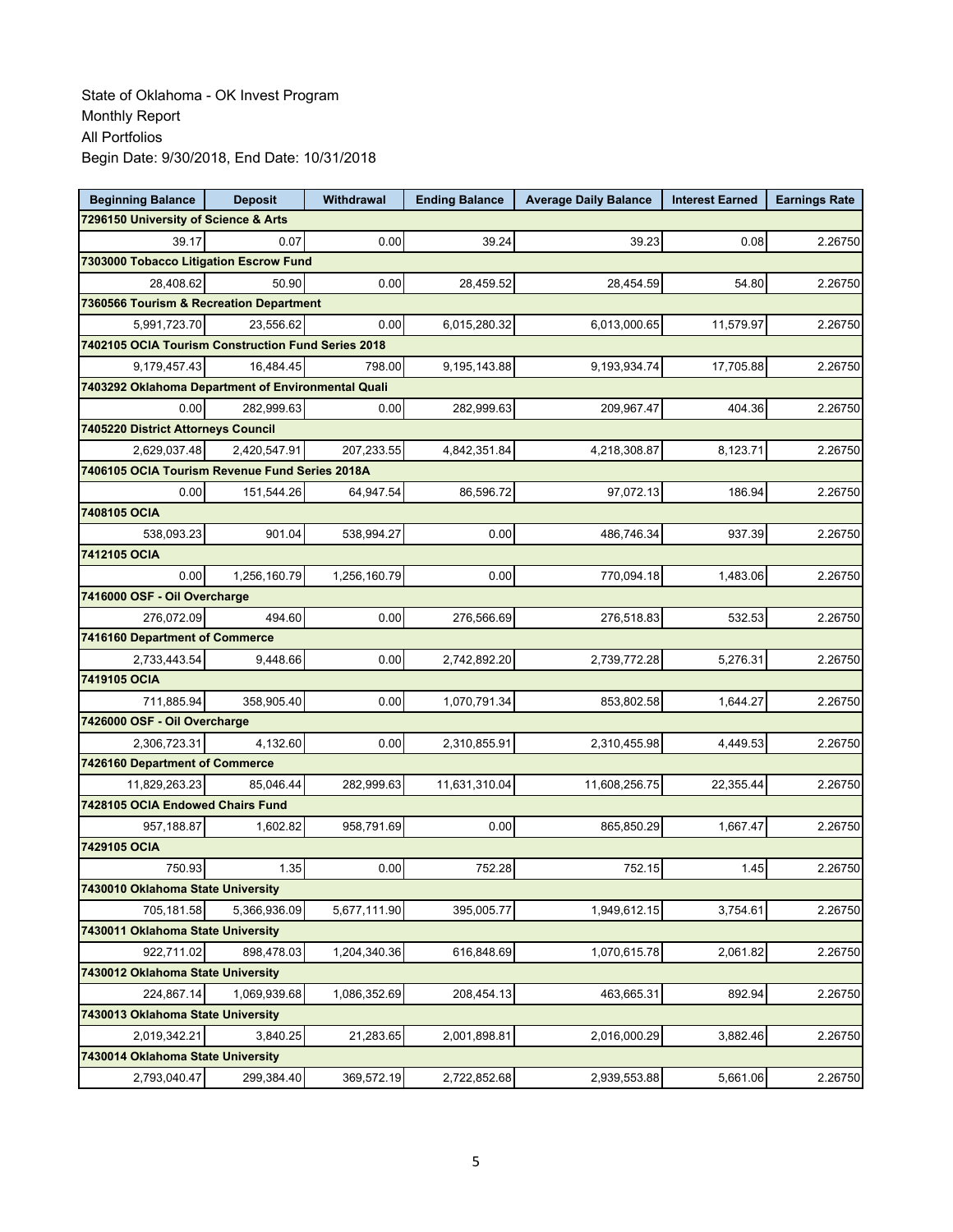| <b>Beginning Balance</b>                       | <b>Deposit</b> | Withdrawal    | <b>Ending Balance</b> | <b>Average Daily Balance</b> | <b>Interest Earned</b> | <b>Earnings Rate</b> |  |  |  |
|------------------------------------------------|----------------|---------------|-----------------------|------------------------------|------------------------|----------------------|--|--|--|
| 7430015 Oklahoma State University              |                |               |                       |                              |                        |                      |  |  |  |
| 123,829.97                                     | 1,227,906.97   | 120, 141.72   | 1,231,595.22          | 1,052,066.53                 | 2,026.09               | 2.26750              |  |  |  |
| 7430016 Oklahoma State University              |                |               |                       |                              |                        |                      |  |  |  |
| 159,480.43                                     | 286.25         | 390.94        | 159,375.74            | 159,587.10                   | 307.34                 | 2.26750              |  |  |  |
| 7430420 Langston University                    |                |               |                       |                              |                        |                      |  |  |  |
| 14,924.27                                      | 1,717,843.71   | 1,552,191.51  | 180,576.47            | 157,467.27                   | 303.25                 | 2.26750              |  |  |  |
| 7430461 Rogers State College                   |                |               |                       |                              |                        |                      |  |  |  |
| 943,997.59                                     | 135,828.43     | 137,036.56    | 942,789.46            | 920,376.21                   | 1,772.48               | 2.26750              |  |  |  |
| 7430505 Northwestern Oklahoma State University |                |               |                       |                              |                        |                      |  |  |  |
| 141,160.06                                     | 57,600.15      | 43,133.69     | 155,626.52            | 139,200.81                   | 268.08                 | 2.26750              |  |  |  |
| 7430665 Southwestern Oklahoma State University |                |               |                       |                              |                        |                      |  |  |  |
| 2,369,989.12                                   | 203,402.46     | 45,054.94     | 2,528,336.64          | 2,517,838.25                 | 4,848.91               | 2.26750              |  |  |  |
| 7430760 University of Oklahoma                 |                |               |                       |                              |                        |                      |  |  |  |
| 15,688,690.74                                  | 11,391,690.94  | 8,575,954.72  | 18,504,426.96         | 16,559,914.97                | 31,891.45              | 2.26750              |  |  |  |
| 7430770 OUHSC                                  |                |               |                       |                              |                        |                      |  |  |  |
| 51,066,143.68                                  | 18,441,677.79  | 10,628,877.84 | 58,878,943.63         | 55,938,725.90                | 107,728.02             | 2.26750              |  |  |  |
| 7430773 Oklahoma State University              |                |               |                       |                              |                        |                      |  |  |  |
| 3,549,002.89                                   | 793,058.58     | 296,761.60    | 4,045,299.87          | 4,126,581.37                 | 7,947.06               | 2.26750              |  |  |  |
| 7432105 OCIA 2009A Construction Fund           |                |               |                       |                              |                        |                      |  |  |  |
| 0.02                                           | 184,431.73     | 0.00          | 184,431.75            | 35,798.10                    | 68.94                  | 2.26750              |  |  |  |
| 7434105 OCIA                                   |                |               |                       |                              |                        |                      |  |  |  |
| 193,691.06                                     | 257,653.28     | 225,750.46    | 225,593.88            | 306,175.23                   | 589.64                 | 2.26750              |  |  |  |
| 7436000 OSF - Oil Overcharge                   |                |               |                       |                              |                        |                      |  |  |  |
| 2,529.96                                       | 4.53           | 0.00          | 2,534.49              | 2,534.05                     | 4.88                   | 2.26750              |  |  |  |
| 7440105 OCIA Operations & Maintenance          |                |               |                       |                              |                        |                      |  |  |  |
| 3,872.01                                       | 6.94           | 0.00          | 3,878.95              | 3,878.28                     | 7.47                   | 2.26750              |  |  |  |
| 7442105 OCIA                                   |                |               |                       |                              |                        |                      |  |  |  |
| 0.00                                           | 1,179,044.80   | 1,179,044.80  | 0.00                  | 722,817.83                   | 1,392.02               | 2.26750              |  |  |  |
| 7443105 OCIA                                   |                |               |                       |                              |                        |                      |  |  |  |
| 129,458.33                                     | 288,813.23     | 0.00          | 418,271.56            | 288,716.11                   | 556.02                 | 2.26750              |  |  |  |
| 7444835 Water Resources Board                  |                |               |                       |                              |                        |                      |  |  |  |
| 6,745,771.60                                   | 124,852.11     | 126,632.56    | 6,743,991.15          | 6,728,810.94                 | 12,958.49              | 2.26750              |  |  |  |
| 7445105 Oklahoma Capital Improvement           |                |               |                       |                              |                        |                      |  |  |  |
| 46.98                                          | 1,599,279.23   | 799,639.65    | 799,686.56            | 335,379.76                   | 645.88                 | 2.26750              |  |  |  |
| 7445835 Water Resources Board                  |                |               |                       |                              |                        |                      |  |  |  |
| 3,851,715.08                                   | 5,990.08       | 301,821.69    | 3,555,883.47          | 3,738,927.05                 | 7,200.51               | 2.26750              |  |  |  |
| 7446105 Capital Improvement Authority          |                |               |                       |                              |                        |                      |  |  |  |
| 26,635,272.82                                  | 0.00           | 11,655,123.51 | 14,980,149.31         | 22,471,643.42                | 43,276.38              | 2.26750              |  |  |  |
| 7447105 OCIA                                   |                |               |                       |                              |                        |                      |  |  |  |
| 64,579.19                                      | 177,837.85     | 0.00          | 242,417.04            | 70,483.13                    | 135.74                 | 2.26750              |  |  |  |
| 7448105 OCIA                                   |                |               |                       |                              |                        |                      |  |  |  |
| 3,894.73                                       | 338.40         | 2,992.50      | 1,240.63              | 1,207.88                     | 2.33                   | 2.26750              |  |  |  |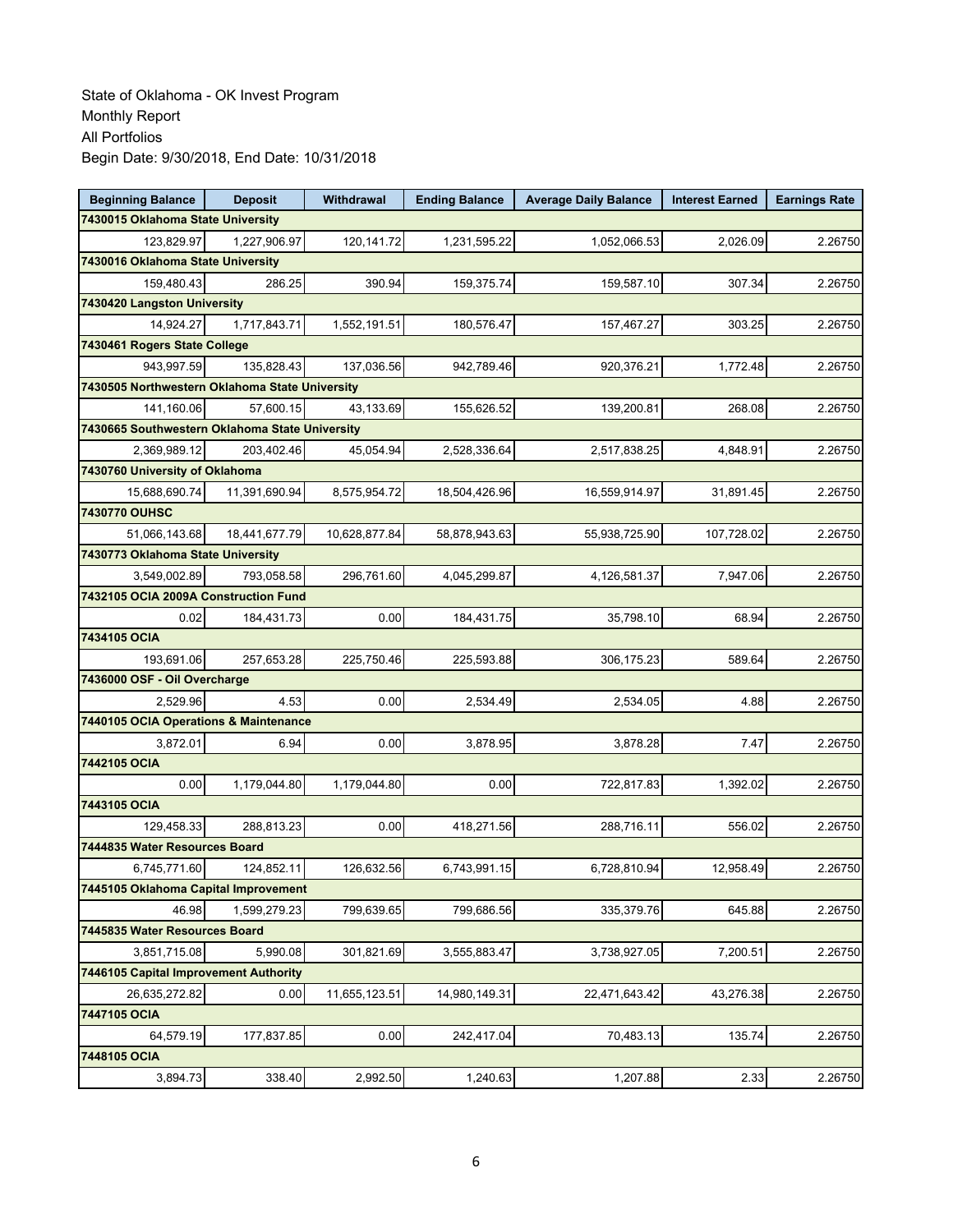| <b>Beginning Balance</b>                       | <b>Deposit</b> | Withdrawal   | <b>Ending Balance</b> | <b>Average Daily Balance</b> | <b>Interest Earned</b> | <b>Earnings Rate</b> |  |  |
|------------------------------------------------|----------------|--------------|-----------------------|------------------------------|------------------------|----------------------|--|--|
| 7449105 OCIA                                   |                |              |                       |                              |                        |                      |  |  |
| 3,989.45                                       | 7.15           | 0.00         | 3,996.60              | 3,995.91                     | 7.70                   | 2.26750              |  |  |
| 7455105 OCIA                                   |                |              |                       |                              |                        |                      |  |  |
| 20.73                                          | 705,550.03     | 352,775.03   | 352,795.73            | 147,958.66                   | 284.94                 | 2.26750              |  |  |
| 7455160 Department of Commerce                 |                |              |                       |                              |                        |                      |  |  |
| 450,519.96                                     | 175,550.19     | 15,473.91    | 610,596.24            | 499,518.32                   | 961.98                 | 2.26750              |  |  |
| 7460100 Cameron University                     |                |              |                       |                              |                        |                      |  |  |
| 890,876.49                                     | 1,651.12       | 96,910.42    | 795,617.19            | 813,135.50                   | 1,565.95               | 2.26750              |  |  |
| 7460760 University of Oklahoma                 |                |              |                       |                              |                        |                      |  |  |
| 159,811.23                                     | 286.31         | 0.00         | 160,097.54            | 160,069.83                   | 308.27                 | 2.26750              |  |  |
| 7462105 OK Capital Improvement Authority       |                |              |                       |                              |                        |                      |  |  |
| 0.00                                           | 491,840.66     | 491,840.66   | 0.00                  | 301,524.73                   | 580.68                 | 2.26750              |  |  |
| 7464105 OCIA                                   |                |              |                       |                              |                        |                      |  |  |
| 23,715,056.34                                  | 42,606.12      | 290,732.76   | 23.466.929.70         | 23,602,263.67                | 45,453.76              | 2.26750              |  |  |
| 7470010 Oklahoma State University              |                |              |                       |                              |                        |                      |  |  |
| 11,376,644.85                                  | 20,387.42      | 8,600.00     | 11,388,432.27         | 11,392,839.94                | 21,940.58              | 2.26750              |  |  |
| 7470014 Oklahoma State University              |                |              |                       |                              |                        |                      |  |  |
| 3,877,894.89                                   | 6.982.64       | 257,264.16   | 3,627,613.37          | 3,721,884.46                 | 7,167.69               | 2.26750              |  |  |
| 7470230 East Central University                |                |              |                       |                              |                        |                      |  |  |
| 0.11                                           | 0.00           | 0.00         | 0.11                  | 0.11                         | 0.00                   | 2.26750              |  |  |
| 7471835 Water Resources Board                  |                |              |                       |                              |                        |                      |  |  |
| 650,543.74                                     | 246,798.53     | 68,765.00    | 828,577.27            | 717,438.66                   | 1,381.66               | 2.26750              |  |  |
| 7472835 Water Resources Board                  |                |              |                       |                              |                        |                      |  |  |
| 102,305,925.18                                 | 83,687.98      | 0.00         | 102,389,613.16        | 102,381,514.32               | 197,168.56             | 2.26750              |  |  |
| 7473835 Water Resources Board                  |                |              |                       |                              |                        |                      |  |  |
| 66,743,286.18                                  | 73,784.42      | 0.00         | 66,817,070.60         | 66,809,930.17                | 128,664.03             | 2.26750              |  |  |
| 7475750 Tulsa Community College                |                |              |                       |                              |                        |                      |  |  |
| 5,676.09                                       | 10.17          | 0.00         | 5,686.26              | 5,685.28                     | 10.95                  | 2.26750              |  |  |
| 7475770 University of Oklahoma Health Sciences |                |              |                       |                              |                        |                      |  |  |
| 0.37                                           | 0.00           | 0.00         | 0.37                  | 0.37                         | 0.00                   | 2.26750              |  |  |
| 7476760 University of Oklahoma                 |                |              |                       |                              |                        |                      |  |  |
| 27,731,379.75                                  | 0.00           | 3,424,285.44 | 24,307,094.31         | 26,190,435.63                | 50,438.11              | 2.26750              |  |  |
| 7479010 Oklahoma State University              |                |              |                       |                              |                        |                      |  |  |
| 8,714,227.10                                   | 24,363.11      | 951,950.35   | 7,786,639.86          | 8,490,567.88                 | 16,351.32              | 2.26750              |  |  |
| 7480230 East Central University                |                |              |                       |                              |                        |                      |  |  |
| 0.68                                           | 0.00           | 0.00         | 0.68                  | 0.68                         | 0.00                   | 2.26750              |  |  |
| 7481230 East Central University                |                |              |                       |                              |                        |                      |  |  |
| 0.04                                           | 0.00           | 0.00         | 0.04                  | 0.04                         | 0.00                   | 2.26750              |  |  |
| 7481633 Oklahoma City Community College        |                |              |                       |                              |                        |                      |  |  |
| 0.03                                           | 0.00           | 0.00         | 0.03                  | 0.03                         | 0.00                   | 2.26750              |  |  |
| 7482105 OCIA                                   |                |              |                       |                              |                        |                      |  |  |
| 0.00                                           | 1,247,491.41   | 352,686.41   | 894,805.00            | 851,373.40                   | 1,639.59               | 2.26750              |  |  |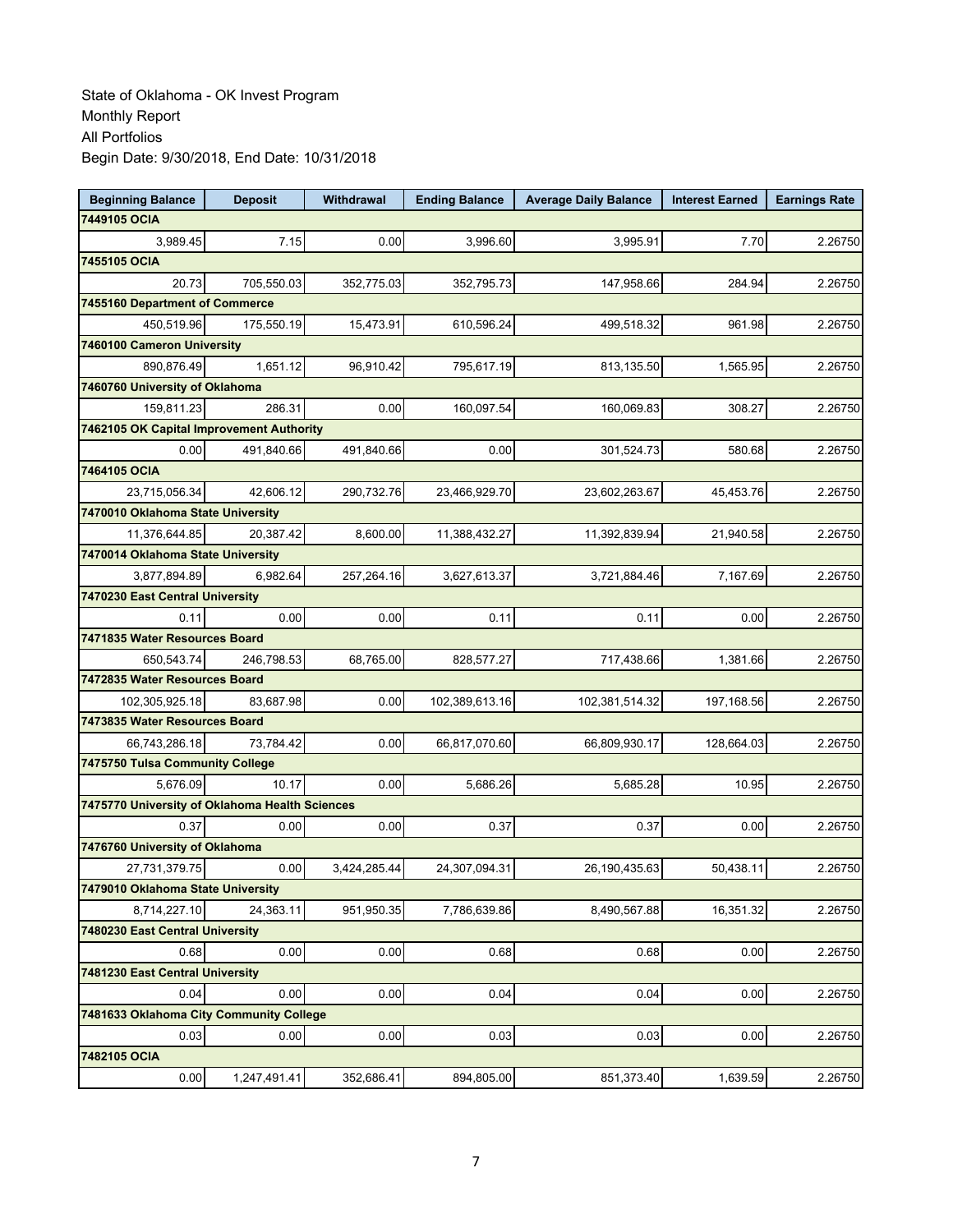| <b>Beginning Balance</b>                       | <b>Deposit</b> | <b>Withdrawal</b> | <b>Ending Balance</b> | <b>Average Daily Balance</b> | <b>Interest Earned</b> | <b>Earnings Rate</b> |
|------------------------------------------------|----------------|-------------------|-----------------------|------------------------------|------------------------|----------------------|
| 7483633 OCCC 2010 Bond                         |                |                   |                       |                              |                        |                      |
| 0.06                                           | 0.00           | 0.00              | 0.06                  | 0.06                         | 0.00                   | 2.26750              |
| 7486010 Oklahoma State University              |                |                   |                       |                              |                        |                      |
| 11,551.23                                      | 20.69          | 0.00              | 11,571.92             | 11,569.92                    | 22.28                  | 2.26750              |
| 7488105 OCIA                                   |                |                   |                       |                              |                        |                      |
| 1,101,859.83                                   | 601,843.42     | 852,203.20        | 851,500.05            | 1,266,318.82                 | 2,438.70               | 2.26750              |
| 7489105 OCIA                                   |                |                   |                       |                              |                        |                      |
| 0.00                                           | 352.686.41     | 0.00              | 352.686.41            | 250,346.61                   | 482.12                 | 2.26750              |
| 7517410 - Commissioners of the Land Office     |                |                   |                       |                              |                        |                      |
| 804,762.17                                     | 0.00           | 0.00              | 804,762.17            | 804,762.17                   | 1,549.83               | 2.26750              |
| 7518410 Commissioners of the Land Office       |                |                   |                       |                              |                        |                      |
| 1,165,657.81                                   | 0.00           | 601.26            | 1,165,056.55          | 1,165,463.86                 | 2,244.48               | 2.26750              |
| 7519410 Commissioners of the Land Office       |                |                   |                       |                              |                        |                      |
| 6,190,009.76                                   | 0.00           | 579,715.98        | 5,610,293.78          | 5,899,787.06                 | 11,361.94              | 2.26750              |
| 7600010 Oklahoma State University              |                |                   |                       |                              |                        |                      |
| 3,250,773.95                                   | 580,577.97     | 478,737.49        | 3,352,614.43          | 3,224,923.81                 | 6,210.63               | 2.26750              |
| 7600120 University of Central Oklahoma         |                |                   |                       |                              |                        |                      |
| 4,453,227.67                                   | 78,775.64      | 0.00              | 4,532,003.31          | 4,483,233.02                 | 8,633.91               | 2.26750              |
| 7600150 University of Science & Arts           |                |                   |                       |                              |                        |                      |
| 562,546.36                                     | 71,636.79      | 17,200.00         | 616,983.15            | 572,948.88                   | 1,103.40               | 2.26750              |
| 7600230 East Central University                |                |                   |                       |                              |                        |                      |
| 1,201,838.49                                   | 72,959.14      | 37,339.94         | 1,237,457.69          | 1,204,096.13                 | 2,318.87               | 2.26750              |
| 7600420 Langston University                    |                |                   |                       |                              |                        |                      |
| 1,376,389.15                                   | 66,161.09      | 16,512.58         | 1,426,037.66          | 1,386,863.90                 | 2,670.85               | 2.26750              |
| 7600485 Northeastern State University          |                |                   |                       |                              |                        |                      |
| 2,287,071.99                                   | 74,879.28      | 28,075.14         | 2,333,876.13          | 2,295,349.96                 | 4,420.44               | 2.26750              |
| 7600490 Northern Oklahoma College              |                |                   |                       |                              |                        |                      |
| 848,911.72                                     | 74,216.10      | 15,297.85         | 907,829.97            | 862,946.87                   | 1,661.88               | 2.26750              |
| 7600505 Northwestern Oklahoma State University |                |                   |                       |                              |                        |                      |
| 1,694,108.47                                   | 44,606.39      | 43,843.43         | 1,694,871.43          | 1,696,609.93                 | 3,267.37               | 2.26750              |
| 7600530 Panhandle State University             |                |                   |                       |                              |                        |                      |
| 107,010.58                                     | 80,110.13      | 3,600.00          | 183.520.71            | 136,434.77                   | 262.75                 | 2.26750              |
| 7600660 Southeastern Oklahoma State Unversity  |                |                   |                       |                              |                        |                      |
| 158,775.92                                     | 71.056.48      | 0.00              | 229,832.40            | 181,809.13                   | 350.13                 | 2.26750              |
| 7600665 Southwestern Oklahoma State University |                |                   |                       |                              |                        |                      |
| 2,367,864.14                                   | 75,022.24      | 7,246.21          | 2,435,640.17          | 2,393,778.08                 | 4.609.99               | 2.26750              |
| 7600760 University of Oklahoma                 |                |                   |                       |                              |                        |                      |
| 3,199,718.63                                   | 578,991.56     | 0.00              | 3,778,710.19          | 3,389,386.10                 | 6,527.35               | 2.26750              |
| 7650010 Oklahoma State University              |                |                   |                       |                              |                        |                      |
| 5,486,612.64                                   | 146,506.16     | 0.00              | 5,633,118.80          | 5,540,233.17                 | 10,669.50              | 2.26750              |
| 7650120 University of Central Oklahoma         |                |                   |                       |                              |                        |                      |
| 892,421.36                                     | 23,665.97      | 0.00              | 916,087.33            | 900,932.30                   | 1,735.04               | 2.26750              |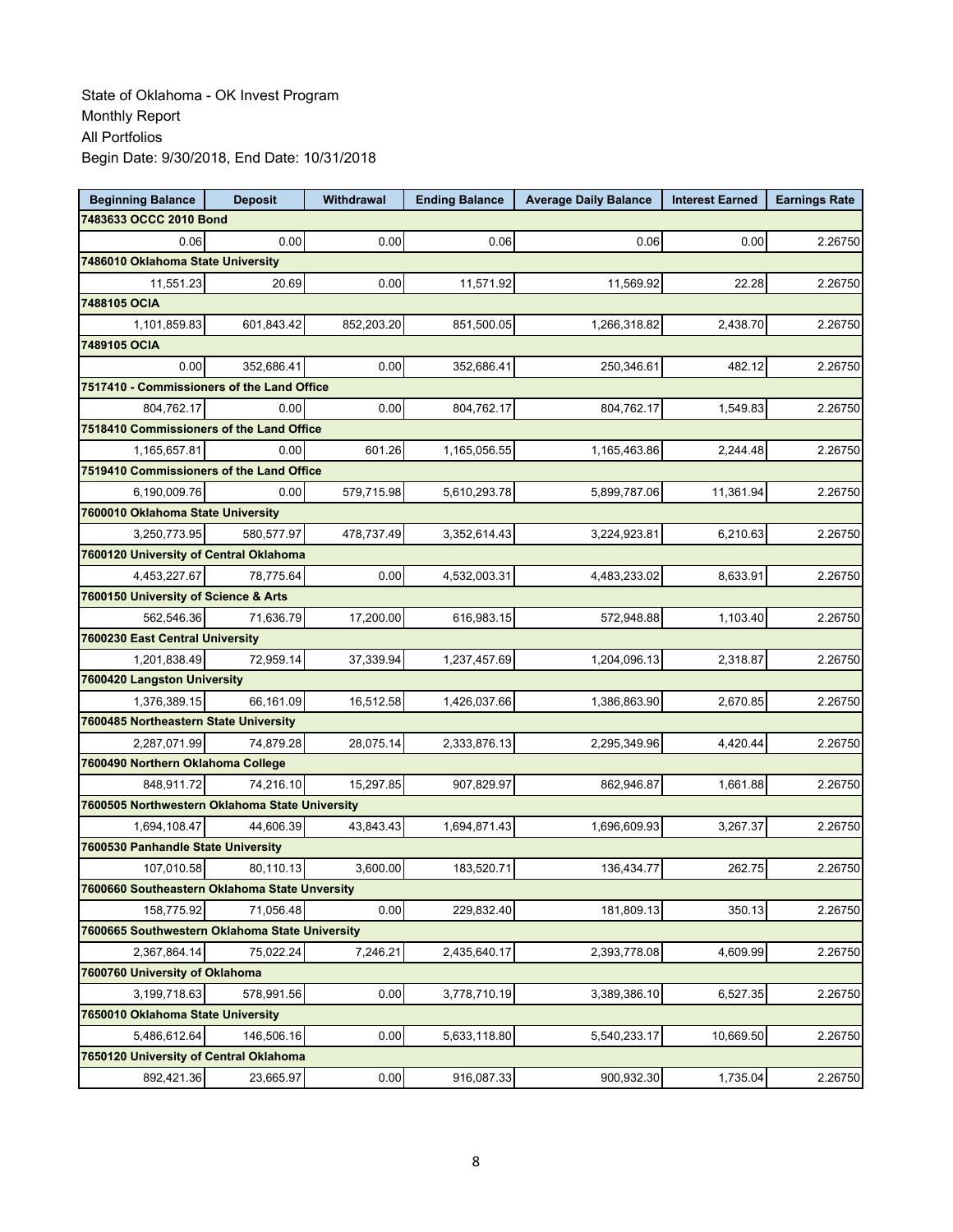| <b>Beginning Balance</b>                       | <b>Deposit</b> | Withdrawal    | <b>Ending Balance</b> | <b>Average Daily Balance</b> | <b>Interest Earned</b> | <b>Earnings Rate</b> |  |  |
|------------------------------------------------|----------------|---------------|-----------------------|------------------------------|------------------------|----------------------|--|--|
| 7650150 University of Science & Arts           |                |               |                       |                              |                        |                      |  |  |
| 102,032.95                                     | 18,329.30      | 12,709.80     | 107,652.45            | 102,287.94                   | 196.99                 | 2.26750              |  |  |
| 7650230 East Central University                |                |               |                       |                              |                        |                      |  |  |
| 2,219,031.56                                   | 34,383.46      | 238,310.33    | 2,015,104.69          | 2,069,436.12                 | 3,985.37               | 2.26750              |  |  |
| 7650420 Langston University                    |                |               |                       |                              |                        |                      |  |  |
| 1,701,523.78                                   | 109,091.41     | 81,516.60     | 1,729,098.59          | 1,681,648.74                 | 3,238.56               | 2.26750              |  |  |
| 7650485 Northeastern State University          |                |               |                       |                              |                        |                      |  |  |
| 726,889.93                                     | 23,386.81      | 11,965.75     | 738,310.99            | 725,509.10                   | 1,397.20               | 2.26750              |  |  |
| 7650490 Northern Oklahoma College              |                |               |                       |                              |                        |                      |  |  |
| 3,415,464.95                                   | 168,013.95     | 265,735.56    | 3,317,743.34          | 3,342,179.07                 | 6,436.44               | 2.26750              |  |  |
| 7650505 Northwestern Oklahoma State University |                |               |                       |                              |                        |                      |  |  |
| 613,782.29                                     | 23,236.31      | 28,795.70     | 608,222.90            | 612,317.25                   | 1,179.21               | 2.26750              |  |  |
| 7650530 Panhandle State University             |                |               |                       |                              |                        |                      |  |  |
| 79,903.18                                      | 22,385.75      | 86,747.03     | 15,541.90             | 19,868.28                    | 38.26                  | 2.26750              |  |  |
| 7650660 Southeastern Oklahoma State Unversity  |                |               |                       |                              |                        |                      |  |  |
| 140,795.99                                     | 22,319.39      | 0.00          | 163,115.38            | 148,090.66                   | 285.20                 | 2.26750              |  |  |
| 7650665 Southwestern Oklahoma State University |                |               |                       |                              |                        |                      |  |  |
| 1,189,531.66                                   | 24,198.26      | 0.00          | 1,213,729.92          | 1,198,523.38                 | 2,308.14               | 2.26750              |  |  |
| 7650760 University of Oklahoma                 |                |               |                       |                              |                        |                      |  |  |
| 2.147.089.59                                   | 264,217.13     | 0.00          | 2,411,306.72          | 2,234,324.80                 | 4,302.91               | 2.26750              |  |  |
| 7700040 Department of Agriculture              |                |               |                       |                              |                        |                      |  |  |
| 10,516,790.72                                  | 28,841.30      | 0.00          | 10,545,632.02         | 10,538,002.22                | 20,294.32              | 2.26750              |  |  |
| 7700041 Western Oklahoma State College         |                |               |                       |                              |                        |                      |  |  |
| 620,426.98                                     | 157,912.92     | 526,943.90    | 251,396.00            | 462,314.73                   | 890.34                 | 2.26750              |  |  |
| 7700131 Department of Corrections              |                |               |                       |                              |                        |                      |  |  |
| 20,791,573.42                                  | 2,298,268.20   | 2,271,132.60  | 20,818,709.02         | 20,383,139.57                | 39,254.30              | 2.26750              |  |  |
| 7700240 Eastern Oklahoma State College         |                |               |                       |                              |                        |                      |  |  |
| 749,766.50                                     | 625,708.10     | 515,470.79    | 860,003.81            | 936,173.29                   | 1,802.90               | 2.26750              |  |  |
| 7700340 State Health Department                |                |               |                       |                              |                        |                      |  |  |
| 0.00                                           | 1,738,230.08   | 1,738,230.08  | 0.00                  | 370,524.77                   | 713.56                 | 2.26750              |  |  |
| 7700461 Rogers State College                   |                |               |                       |                              |                        |                      |  |  |
| 4,349,129.80                                   | 1,408,936.60   | 1,625,453.75  | 4,132,612.65          | 4,245,195.19                 | 8,175.49               | 2.26750              |  |  |
| 7700490 Northern Oklahoma College              |                |               |                       |                              |                        |                      |  |  |
| 1,912,492.37                                   | 1,549,675.15   | 2,136,780.67  | 1,325,386.85          | 1,831,531.27                 | 3,527.20               | 2.26750              |  |  |
| 7700606 Ardmore Higher Education Center        |                |               |                       |                              |                        |                      |  |  |
| 267.803.83                                     | 482.21         | 3,015.81      | 265,270.23            | 266,432.97                   | 513.10                 | 2.26750              |  |  |
| 7700633 Oklahoma City Community College        |                |               |                       |                              |                        |                      |  |  |
| 8,321,996.93                                   | 556,630.47     | 3,153,639.22  | 5,724,988.18          | 6,415,515.23                 | 12,355.14              | 2.26750              |  |  |
| 7700660 Southeastern Oklahoma State University |                |               |                       |                              |                        |                      |  |  |
| $-3,639,122.72$                                | 15,875,596.46  | 11,063,992.25 | 1,172,481.49          | 6,505,319.59                 | 12,528.09              | 2.26750              |  |  |
| 7700760 University of Oklahoma                 |                |               |                       |                              |                        |                      |  |  |
| 88,007,413.86                                  | 29,480,727.31  | 33,824,715.65 | 83,663,425.52         | 85,213,741.97                | 164,106.49             | 2.26750              |  |  |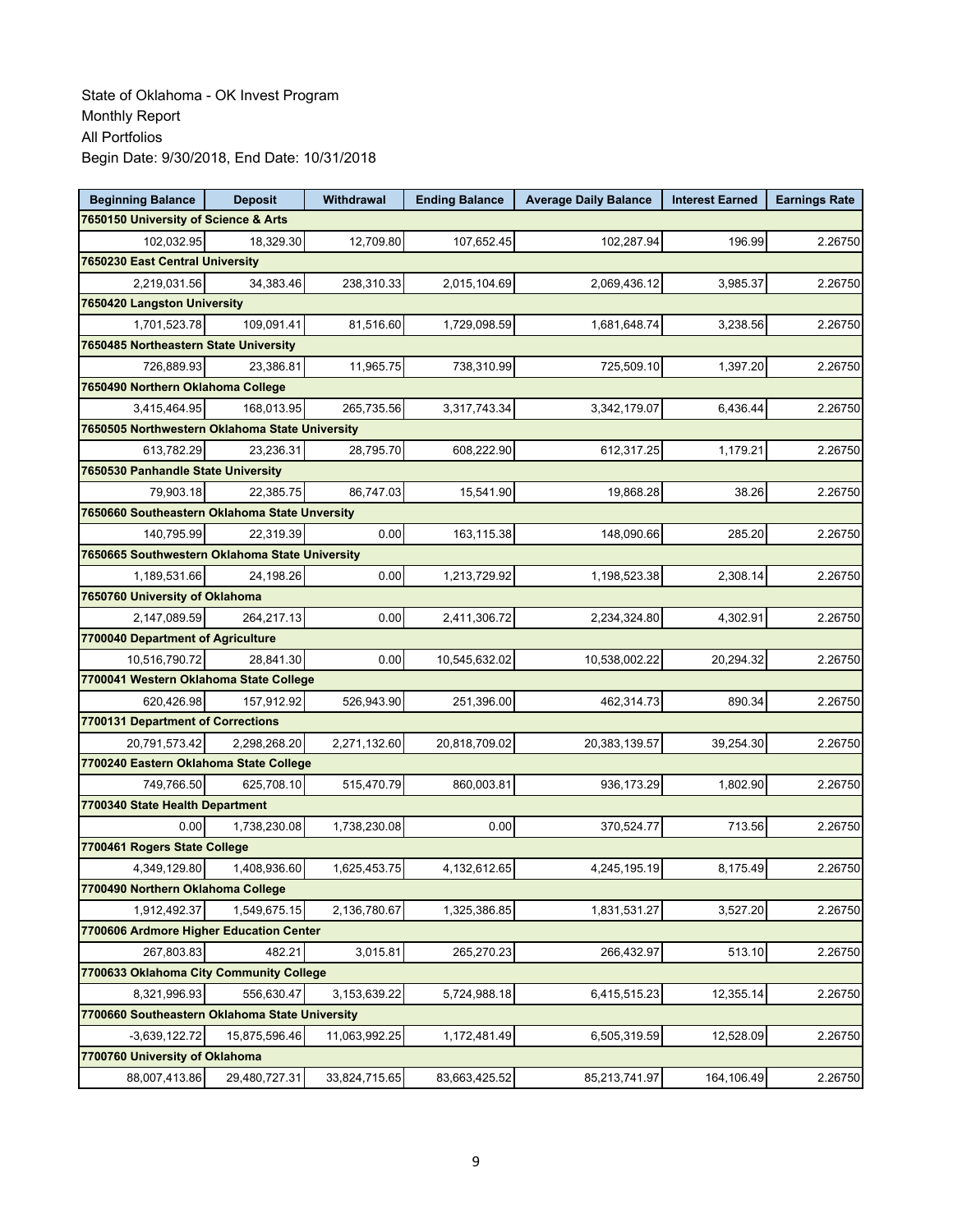| <b>Beginning Balance</b>                        | <b>Deposit</b>   | Withdrawal    | <b>Ending Balance</b> | <b>Average Daily Balance</b> | <b>Interest Earned</b> | <b>Earnings Rate</b> |  |  |
|-------------------------------------------------|------------------|---------------|-----------------------|------------------------------|------------------------|----------------------|--|--|
| 7700830 Department of Human Services            |                  |               |                       |                              |                        |                      |  |  |
| 1,661,017.42                                    | 612,828.06       | 533,831.71    | 1,740,013.77          | 1,904,662.03                 | 3,668.04               | 2.26750              |  |  |
| 7701010 Oklahoma State University               |                  |               |                       |                              |                        |                      |  |  |
| 3,407,680.52                                    | 25,148,009.17    | 24,253,993.56 | 4,301,696.13          | 9,289,209.78                 | 17,889.36              | 2.26750              |  |  |
| 7701091 Building Bond Commission Administrative |                  |               |                       |                              |                        |                      |  |  |
| 2.89                                            | 0.01             | 0.00          | 2.90                  | 2.90                         | 0.01                   | 2.26750              |  |  |
| 7701150 University of Science & Arts            |                  |               |                       |                              |                        |                      |  |  |
| 3,603,169.08                                    | 474,060.27       | 1,092,369.11  | 2,984,860.24          | 3,725,527.89                 | 7,174.70               | 2.26750              |  |  |
| 7701165 Connors State College                   |                  |               |                       |                              |                        |                      |  |  |
| 391,199.00                                      | 700,305.69       | 232,291.31    | 859,213.38            | 479,542.57                   | 923.51                 | 2.26750              |  |  |
| 7701400 Office of Juvenile Affairs              |                  |               |                       |                              |                        |                      |  |  |
| 235,255.85                                      | 6,728.87         | 11,426.51     | 230,558.21            | 231,892.85                   | 446.58                 | 2.26750              |  |  |
| 7701480 Northeasten Oklahoma A&M College        |                  |               |                       |                              |                        |                      |  |  |
| 1,087,216.82                                    | 765,877.46       | 935,796.46    | 917,297.82            | 1,243,196.80                 | 2,394.18               | 2.26750              |  |  |
| 7701605 Regents for Higher Education            |                  |               |                       |                              |                        |                      |  |  |
| 36.100.493.86                                   | 680,013.85       | 1,410,145.40  | 35,370,362.31         | 35,345,004.99                | 68,068.19              | 2.26750              |  |  |
| 7701650 Department of Veteran Affairs           |                  |               |                       |                              |                        |                      |  |  |
| 342,632.77                                      | 156,672.04       | 132,496.51    | 366,808.30            | 369,083.74                   | 710.79                 | 2.26750              |  |  |
| 7701770 OUHSC                                   |                  |               |                       |                              |                        |                      |  |  |
| 386,828,720.60                                  | 34, 194, 693. 62 | 42,076,284.23 | 378,947,129.99        | 387,526,746.23               | 746,307.50             | 2.26750              |  |  |
| 7701805 Department of Rehabilitation Services   |                  |               |                       |                              |                        |                      |  |  |
| 163,541.24                                      | 18,132.08        | 15,556.46     | 166,116.86            | 159,418.29                   | 307.01                 | 2.26750              |  |  |
| 7701865 Workers Compensation Commission         |                  |               |                       |                              |                        |                      |  |  |
| 7,085,688.00                                    | 12,709.43        | 9,038.98      | 7,089,358.45          | 7,092,748.44                 | 13,659.37              | 2.26750              |  |  |
| 7702120 University of Central Oklahoma          |                  |               |                       |                              |                        |                      |  |  |
| 27,926,041.00                                   | 1,074,754.89     | 4,724,410.28  | 24,276,385.61         | 25,079,553.20                | 48,298.75              | 2.26750              |  |  |
| 7702650 Department of Veteran Affairs           |                  |               |                       |                              |                        |                      |  |  |
| 272,482.98                                      | 159,459.52       | 116,709.95    | 315,232.55            | 306,085.80                   | 589.47                 | 2.26750              |  |  |
| 7703650 Department of Veteran Affairs           |                  |               |                       |                              |                        |                      |  |  |
| 394,627.61                                      | 178,099.78       | 189,133.07    | 383,594.32            | 407,505.01                   | 784.78                 | 2.26750              |  |  |
| 7704650 Department of Veteran Affairs           |                  |               |                       |                              |                        |                      |  |  |
| 525,916.75                                      | 164,604.62       | 178,507.03    | 512,014.34            | 537,913.09                   | 1,035.92               | 2.26750              |  |  |
| 7704865 Workers Compensation Commission         |                  |               |                       |                              |                        |                      |  |  |
| 56,713.24                                       | 101.60           | 0.00          | 56,814.84             | 56,805.01                    | 109.40                 | 2.26750              |  |  |
| 7705505 Northwestern Oklahoma State University  |                  |               |                       |                              |                        |                      |  |  |
| 576,774.95                                      | 1,416,321.71     | 1,658,080.38  | 335,016.28            | 589,388.05                   | 1,135.06               | 2.26750              |  |  |
| 7705650 Department of Veteran Affairs           |                  |               |                       |                              |                        |                      |  |  |
| 282,948.55                                      | 104,423.88       | 0.00          | 387,372.43            | 357,874.25                   | 689.20                 | 2.26750              |  |  |
| 7705675 Self Insurance Guaranty Fund            |                  |               |                       |                              |                        |                      |  |  |
| 1,507,417.45                                    | 2,141.13         | 9,790.15      | 1,499,768.43          | 1,504,721.18                 | 2,897.83               | 2.26750              |  |  |
| 7705865 Workers Compensation Commission         |                  |               |                       |                              |                        |                      |  |  |
| 27,683.68                                       | 43.06            | 0.00          | 27,726.74             | 27,722.57                    | 53.39                  | 2.26750              |  |  |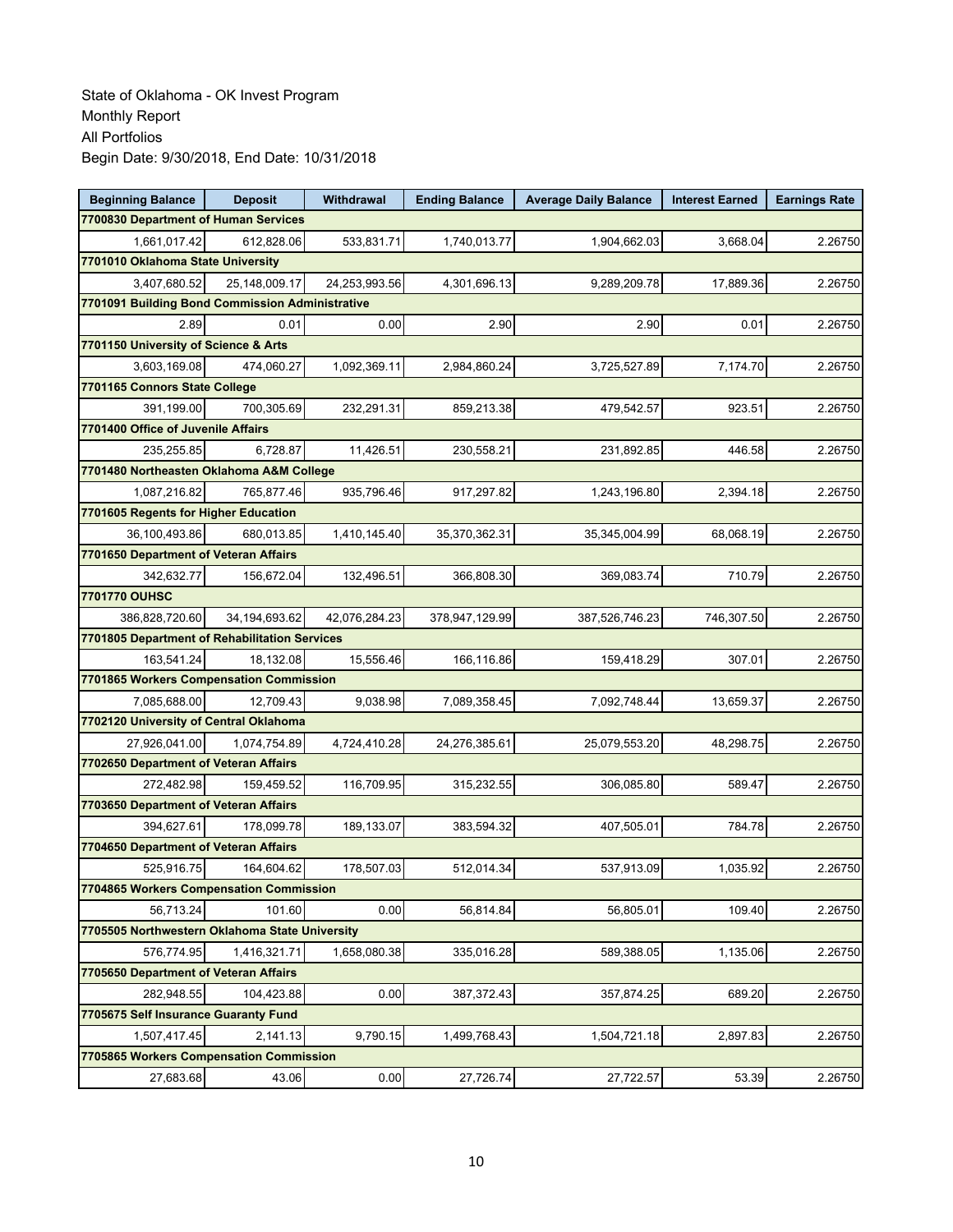| <b>Beginning Balance</b>                     | <b>Deposit</b> | Withdrawal   | <b>Ending Balance</b> | <b>Average Daily Balance</b> | <b>Interest Earned</b> | <b>Earnings Rate</b> |
|----------------------------------------------|----------------|--------------|-----------------------|------------------------------|------------------------|----------------------|
| 7706452 CMHC, Rep payee account              |                |              |                       |                              |                        |                      |
| 1,039.23                                     | 930.64         | 941.60       | 1,028.27              | 941.87                       | 1.81                   | 2.26750              |
| 7706650 Department of Veteran Affairs        |                |              |                       |                              |                        |                      |
| 99,021.94                                    | 74,748.04      | 74,468.87    | 99,301.11             | 104,596.67                   | 201.43                 | 2.26750              |
| 7706750 Tulsa Community College              |                |              |                       |                              |                        |                      |
| 1,308,408.28                                 | 0.00           | 455,012.46   | 853,395.82            | 1,108,781.37                 | 2,135.32               | 2.26750              |
| 7706865 OK Workers Comp Commission           |                |              |                       |                              |                        |                      |
| 323,992.57                                   | 580.45         | 0.00         | 324,573.02            | 324,516.85                   | 624.96                 | 2.26750              |
| 7707452 CMHC, Rep payee account              |                |              |                       |                              |                        |                      |
| 40,186.97                                    | 63,569.64      | 31,647.20    | 72,109.41             | 77,055.60                    | 148.40                 | 2.26750              |
| 7707605 Regents for Higher Education         |                |              |                       |                              |                        |                      |
| 9,816,855.86                                 | 3,397,862.95   | 7,085,339.31 | 6,129,379.50          | 10,953,992.73                | 21,095.44              | 2.26750              |
| 7707650 Department of Veteran Affairs        |                |              |                       |                              |                        |                      |
| 310,786.42                                   | 74,408.84      | 117,314.46   | 267,880.80            | 320,664.53                   | 617.54                 | 2.26750              |
| 7707865 OK Workers Comp Commission           |                |              |                       |                              |                        |                      |
| 71,045.47                                    | 127.28         | 0.00         | 71,172.75             | 71,160.43                    | 137.04                 | 2.26750              |
| 7708108 Carl Albert State College            |                |              |                       |                              |                        |                      |
| 5,362,140.05                                 | 3.039.624.48   | 2,251,134.80 | 6,150,629.73          | 5,729,608.24                 | 11,034.21              | 2.26750              |
| 7708605 Regents for Higher Education         |                |              |                       |                              |                        |                      |
| 48,322.95                                    | 92.83          | 4,558.33     | 43,857.45             | 47,524.54                    | 91.52                  | 2.26750              |
| 7709605 Regents for Higher Education         |                |              |                       |                              |                        |                      |
| 5,141,059.31                                 | 194,619.68     | 1,176,250.00 | 4,159,428.99          | 4,490,063.54                 | 8,647.06               | 2.26750              |
| 7710350 Oklahoma Historical Society          |                |              |                       |                              |                        |                      |
| 1,221,939.60                                 | 2,189.16       | 0.00         | 1,224,128.76          | 1,223,916.91                 | 2,357.05               | 2.26750              |
| 7710452 Oklahoma Department of Mental Health |                |              |                       |                              |                        |                      |
| 923,036.79                                   | 2,839.07       | 0.00         | 925,875.86            | 925,448.09                   | 1,782.25               | 2.26750              |
| 7710605 Regents for Higher Education         |                |              |                       |                              |                        |                      |
| 1,924,574.42                                 | 47,319.53      | 24,908.00    | 1,946,985.95          | 1,947,753.58                 | 3,751.03               | 2.26750              |
| 7711185 Corporation Commission               |                |              |                       |                              |                        |                      |
| 73,709,531.81                                | 1,417,328.59   | 2,586,628.24 | 72,540,232.16         | 72,467,867.27                | 139,560.21             | 2.26750              |
| 7711420 Langston University                  |                |              |                       |                              |                        |                      |
| 14, 158, 397. 40                             | 17,842.38      | 1,140,141.88 | 13,036,097.90         | 13,570,265.38                | 26.133.91              | 2.26750              |
| 7711452 Griffin Memorial Hospital Rep Payee  |                |              |                       |                              |                        |                      |
| 41,196.71                                    | 954.22         | 49.85        | 42,101.08             | 41,295.94                    | 79.53                  | 2.26750              |
| 7711605 Regents for Higher Education         |                |              |                       |                              |                        |                      |
| 801,244.55                                   | 1,452.41       | 0.00         | 802,696.96            | 802,556.40                   | 1,545.58               | 2.26750              |
| 7712605 Regents for Higher Education         |                |              |                       |                              |                        |                      |
| 152,728.03                                   | 273.62         | 9,548.11     | 143,453.54            | 148,597.05                   | 286.17                 | 2.26750              |
| 7713605 Regents for Higher Education         |                |              |                       |                              |                        |                      |
| 14,018,324.53                                | 3,872,459.64   | 0.00         | 17,890,784.17         | 15,897,000.99                | 30,614.79              | 2.26750              |
| 7714605 Regents for Higher Education         |                |              |                       |                              |                        |                      |
| 10,669,647.18                                | 235,326.06     | 27,942.00    | 10,877,031.24         | 10,834,691.91                | 20,865.69              | 2.26750              |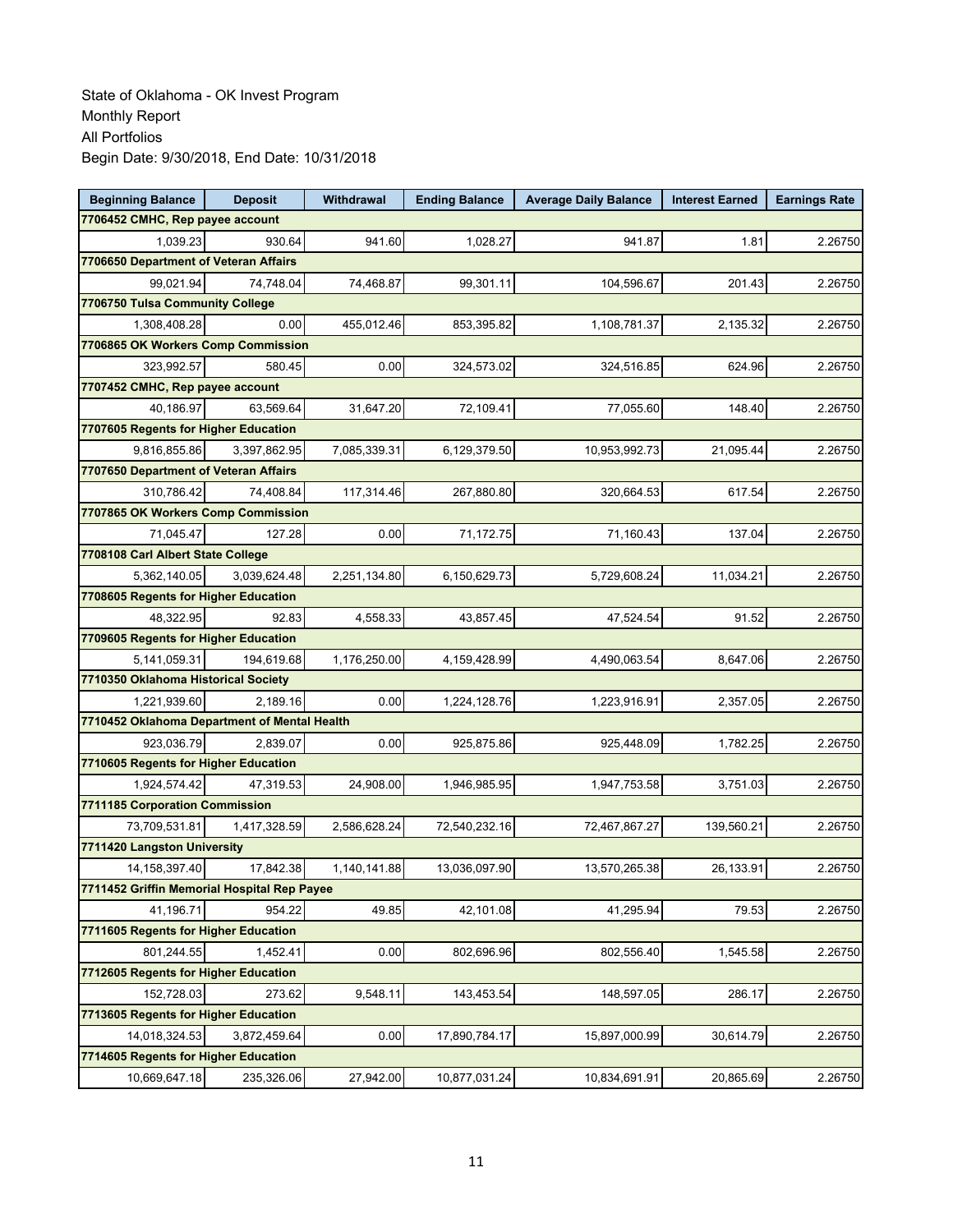| <b>Beginning Balance</b>                       | <b>Deposit</b>               | Withdrawal   | <b>Ending Balance</b> | <b>Average Daily Balance</b> | <b>Interest Earned</b> | <b>Earnings Rate</b> |  |  |
|------------------------------------------------|------------------------------|--------------|-----------------------|------------------------------|------------------------|----------------------|--|--|
| 7715605 Regents for Higher Education           |                              |              |                       |                              |                        |                      |  |  |
| 464,399.45                                     | 831.99                       | 0.00         | 465,231.44            | 465,150.92                   | 895.80                 | 2.26750              |  |  |
| 7718605 Regents for Higher Education           |                              |              |                       |                              |                        |                      |  |  |
| 4,359,875.41                                   | 2,432,624.43                 | 1,796,678.63 | 4,995,821.21          | 4,718,627.77                 | 9,087.24               | 2.26750              |  |  |
| 7719605 Regents for Higher Education           |                              |              |                       |                              |                        |                      |  |  |
| 34,895.89                                      | 62.51                        | 0.00         | 34,958.40             | 34,952.35                    | 67.31                  | 2.26750              |  |  |
| 7723623 Seminole State College                 |                              |              |                       |                              |                        |                      |  |  |
| 1,432,018.41                                   | 462,565.18                   | 466,471.92   | 1,428,111.67          | 1,588,762.52                 | 3,059.67               | 2.26750              |  |  |
| 7725100 Cameron University                     |                              |              |                       |                              |                        |                      |  |  |
| 2,960,725.45                                   | 1,550,180.55                 | 634,863.74   | 3,876,042.26          | 4,064,489.77                 | 7,827.48               | 2.26750              |  |  |
| 7730230 East Central University                |                              |              |                       |                              |                        |                      |  |  |
| 13,097,593.79                                  | 2,658,154.08                 | 1,387,672.52 | 14,368,075.35         | 14,798,046.16                | 28,498.40              | 2.26750              |  |  |
| 7730830 Department of Human Services           |                              |              |                       |                              |                        |                      |  |  |
| 188,510.43                                     | 333.80                       | 5,300.10     | 183,544.13            | 187,037.42                   | 360.20                 | 2.26750              |  |  |
| 7740605 Regents for Higher Education           |                              |              |                       |                              |                        |                      |  |  |
| 15,111,340.68                                  | 5,297,813.05                 | 5,387,334.69 | 15,021,819.04         | 14,619,190.29                | 28,153.96              | 2.26750              |  |  |
| 7741241 Redlands Community College             |                              |              |                       |                              |                        |                      |  |  |
| 735,470.59                                     | 595,642.54                   | 271,355.78   | 1,059,757.35          | 818,320.11                   | 1,575.94               | 2.26750              |  |  |
| 7745605 Regents for Higher Education           |                              |              |                       |                              |                        |                      |  |  |
| 913.641.29                                     | 629,443.15                   | 561,000.00   | 982,084.44            | 1,126,070.61                 | 2,168.61               | 2.26750              |  |  |
|                                                | 7747470 Murray State College |              |                       |                              |                        |                      |  |  |
| 1,706,973.53                                   | 3,592,677.02                 | 3,009,528.09 | 2,290,122.46          | 2,785,615.78                 | 5,364.60               | 2.26750              |  |  |
| 7750350 Oklahoma Historical Society            |                              |              |                       |                              |                        |                      |  |  |
| 999,432.32                                     | 67,113.28                    | 34,919.56    | 1,031,626.04          | 1,003,637.23                 | 1,932.83               | 2.26750              |  |  |
| 7750531 Rose State College                     |                              |              |                       |                              |                        |                      |  |  |
| 9,072,964.08                                   | 4,283,096.55                 | 576,820.93   | 12,779,239.70         | 11,894,689.84                | 22,907.05              | 2.26750              |  |  |
| 7751485 Northeastern State University          |                              |              |                       |                              |                        |                      |  |  |
| 14,228,630.49                                  | 855,268.35                   | 1,625,133.41 | 13,458,765.43         | 13,749,127.60                | 26,478.37              | 2.26750              |  |  |
| 7752485 Northeastern State University          |                              |              |                       |                              |                        |                      |  |  |
| 2,638,440.05                                   | 5,976.93                     | 0.00         | 2,644,416.98          | 2,642,830.50                 | 5,089.62               | 2.26750              |  |  |
| 7765665 Southwestern Oklahoma State University |                              |              |                       |                              |                        |                      |  |  |
| 6,834,774.87                                   | 2,262,203.98                 | 4,410,046.58 | 4,686,932.27          | 5,007,779.01                 | 9,644.09               | 2.26750              |  |  |
| 7790041 Western Oklahoma State University      |                              |              |                       |                              |                        |                      |  |  |
| 55,468.21                                      | 43,333.71                    | 53,484.30    | 45,317.62             | 31,446.16                    | 60.56                  | 2.26750              |  |  |
| 7790120 University of Central Oklahoma         |                              |              |                       |                              |                        |                      |  |  |
| 880,658.51                                     | 1,667,333.77                 | 876,593.83   | 1,671,398.45          | 1,089,455.41                 | 2,098.10               | 2.26750              |  |  |
| 7790230 East Central University                |                              |              |                       |                              |                        |                      |  |  |
| 55,232.28                                      | 532,222.97                   | 295,310.90   | 292,144.35            | 195,648.42                   | 376.78                 | 2.26750              |  |  |
| 7790241 Redlands Community College             |                              |              |                       |                              |                        |                      |  |  |
| 111,099.19                                     | 62,613.63                    | 79,991.33    | 93,721.49             | 77,597.24                    | 149.44                 | 2.26750              |  |  |
| 7790470 Murray State College                   |                              |              |                       |                              |                        |                      |  |  |
| 18,519.75                                      | 85,172.66                    | 87,305.62    | 16,386.79             | 37,399.39                    | 72.02                  | 2.26750              |  |  |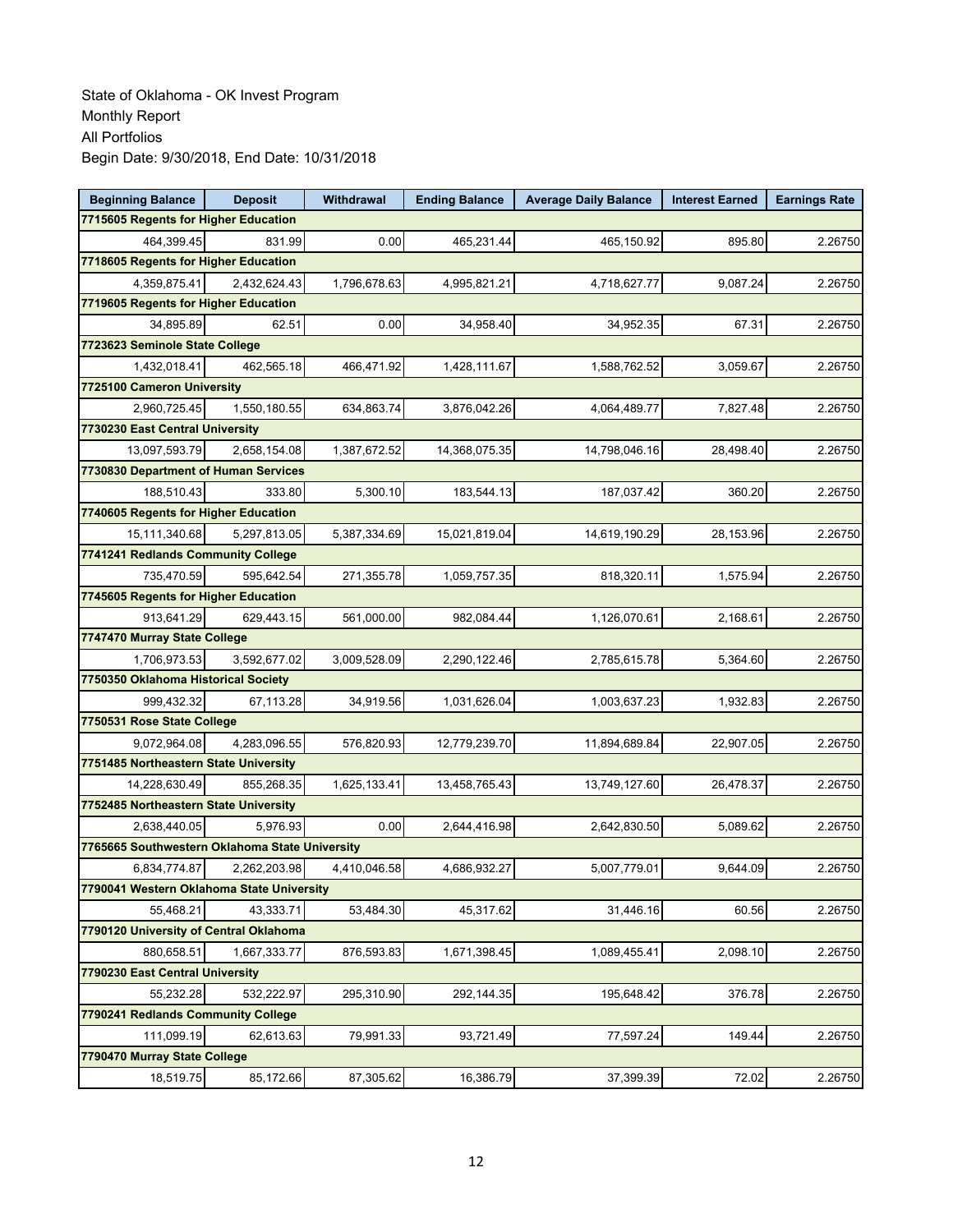| <b>Beginning Balance</b>                        | <b>Deposit</b> | Withdrawal   | <b>Ending Balance</b> | <b>Average Daily Balance</b> | <b>Interest Earned</b> | <b>Earnings Rate</b> |  |  |  |  |
|-------------------------------------------------|----------------|--------------|-----------------------|------------------------------|------------------------|----------------------|--|--|--|--|
| 7790485 Northeastern State University           |                |              |                       |                              |                        |                      |  |  |  |  |
| 1,247,357.28                                    | 229,216.67     | 539,866.65   | 936,707.30            | 1,067,942.20                 | 2,056.67               | 2.26750              |  |  |  |  |
| 7790490 Northern Oklahoma College               |                |              |                       |                              |                        |                      |  |  |  |  |
| 590,139.20                                      | 208,786.12     | 231,131.36   | 567,793.96            | 612,844.95                   | 1,180.23               | 2.26750              |  |  |  |  |
| 7790660 Southeastern State University           |                |              |                       |                              |                        |                      |  |  |  |  |
| 196,371.23                                      | 251,563.34     | 192,626.52   | 255,308.05            | 72,776.37                    | 140.15                 | 2.26750              |  |  |  |  |
| 7790665 Southwestern Oklahoma State University  |                |              |                       |                              |                        |                      |  |  |  |  |
| 321,419.23                                      | 627,307.89     | 326,792.89   | 621,934.23            | 512,898.39                   | 987.75                 | 2.26750              |  |  |  |  |
| 7805370 OIFA                                    |                |              |                       |                              |                        |                      |  |  |  |  |
| 12.924.22                                       | 18.56          | 12,841.37    | 101.41                | 99.61                        | 0.19                   | 2.26750              |  |  |  |  |
| 7823740 OCIA 2008B Reserve Fund                 |                |              |                       |                              |                        |                      |  |  |  |  |
| 644.07                                          | 1.15           | 0.00         | 645.22                | 645.11                       | 1.24                   | 2.26750              |  |  |  |  |
| 7845740 OCIA 2008A Sinking Fund                 |                |              |                       |                              |                        |                      |  |  |  |  |
| 52,983.67                                       | 86.65          | 48,557.53    | 4,512.79              | 37,398.22                    | 72.02                  | 2.26750              |  |  |  |  |
| 7846740 OCIA 2008B Sinking Fund                 |                |              |                       |                              |                        |                      |  |  |  |  |
| 27,564.24                                       | 44.84          | 26,652.69    | 956.39                | 19,007.10                    | 36.60                  | 2.26750              |  |  |  |  |
| 7847740 OSF Building Project Fund               |                |              |                       |                              |                        |                      |  |  |  |  |
| 3,624,800.78                                    | 6,493.99       | 0.00         | 3,631,294.77          | 3,630,666.32                 | 6,992.02               | 2.26750              |  |  |  |  |
| 7848740 OSF Building Project Fund               |                |              |                       |                              |                        |                      |  |  |  |  |
| 26,939.72                                       | 48.26          | 0.00         | 26,987.98             | 26,983.31                    | 51.97                  | 2.26750              |  |  |  |  |
| 7849740 OCIA 2009A Sinking Fund                 |                |              |                       |                              |                        |                      |  |  |  |  |
| 390,422.35                                      | 184,899.42     | 5,887.77     | 569,434.00            | 573,368.32                   | 1,104.21               | 2.26750              |  |  |  |  |
| 7850740 OCIA                                    |                |              |                       |                              |                        |                      |  |  |  |  |
| 227,331.98                                      | 402.52         | 31,193.64    | 196,540.86            | 217,633.08                   | 419.12                 | 2.26750              |  |  |  |  |
| 7851740 OCIA                                    |                |              |                       |                              |                        |                      |  |  |  |  |
| 2,976,650.33                                    | 2,364,235.92   | 5,403.22     | 5,335,483.03          | 4,197,616.09                 | 8,083.86               | 2.26750              |  |  |  |  |
| 7852740 Oklahoma 2010A GO Sinking Fund          |                |              |                       |                              |                        |                      |  |  |  |  |
| 101,057.24                                      | 170.97         | 48,395.38    | 52,832.83             | 87,161.39                    | 167.86                 | 2.26750              |  |  |  |  |
| 7853740 Oklahoma 2010B GO Sinking Fund          |                |              |                       |                              |                        |                      |  |  |  |  |
| 15,441.59                                       | 27.66          | 0.00         | 15,469.25             | 15,466.57                    | 29.79                  | 2.26750              |  |  |  |  |
| 7854740 OCIA Endowed Chair Fund 2010            |                |              |                       |                              |                        |                      |  |  |  |  |
| 2,018,938.35                                    | 1,921,103.71   | 26,229.26    | 3,913,812.80          | 3,003,368.38                 | 5,783.95               | 2.26750              |  |  |  |  |
| 7855740 OCIA 201A Higher Ed Projects Refunding  |                |              |                       |                              |                        |                      |  |  |  |  |
| 754,492.91                                      | 1,336.60       | 99,086.19    | 656,743.32            | 723,736.87                   | 1,393.79               | 2.26750              |  |  |  |  |
| 7857740 OCIA 2010A Highway Capital Improvements |                |              |                       |                              |                        |                      |  |  |  |  |
| 2,651,028.87                                    | 1,253,478.58   | 42,299.99    | 3,862,207.46          | 3,890,403.17                 | 7,492.22               | 2.26750              |  |  |  |  |
| 7858740 OCIA 2010b Highway Capital Improvements |                |              |                       |                              |                        |                      |  |  |  |  |
| 1,699,970.34                                    | 708,403.53     | 6,369.26     | 2,402,004.61          | 2,064,715.74                 | 3,976.27               | 2.26750              |  |  |  |  |
| 7860740 OCIA 2012 State Highway                 |                |              |                       |                              |                        |                      |  |  |  |  |
| 4,575,095.16                                    | 991,934.20     | 5,011,150.00 | 555,879.36            | 2,342,211.27                 | 4,510.68               | 2.26750              |  |  |  |  |
| 7862740 OCIA 2013                               |                |              |                       |                              |                        |                      |  |  |  |  |
| 478,287.56                                      | 226,471.80     | 7,459.61     | 697,299.75            | 483,815.04                   | 931.74                 | 2.26750              |  |  |  |  |